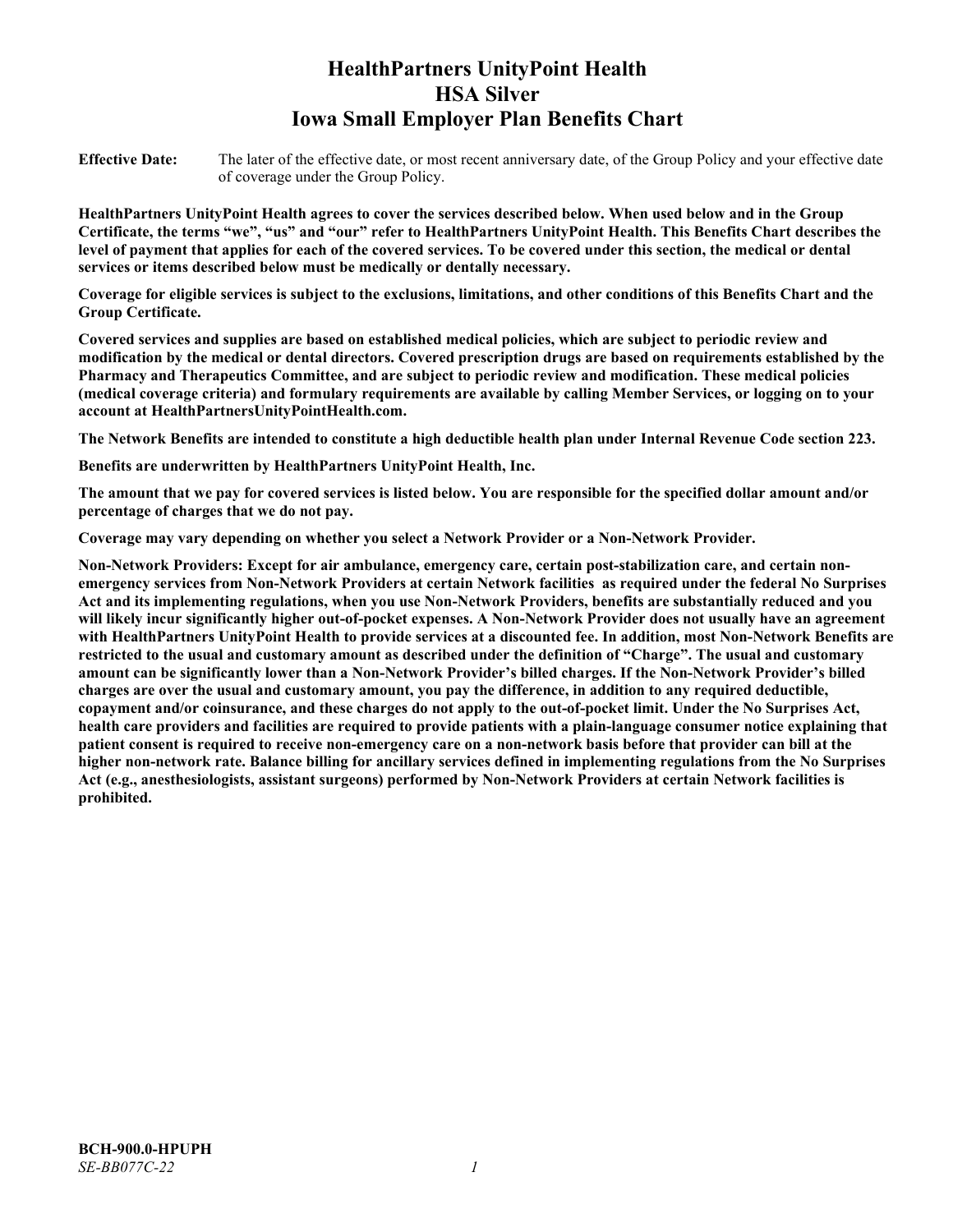# **These definitions apply to this Benefits Chart. They also apply to the Group Certificate.**

| <b>Biosimilar drug:</b> | A prescription drug, approved by the Food and Drug Administration (FDA), that the FDA has<br>determined is biosimilar to and interchangeable with a biological brand name drug. Biosimilar<br>drugs are not considered generic drugs and are not covered under the generic drug benefit.                                                                                                                                                                                                                                                                                                                                           |
|-------------------------|------------------------------------------------------------------------------------------------------------------------------------------------------------------------------------------------------------------------------------------------------------------------------------------------------------------------------------------------------------------------------------------------------------------------------------------------------------------------------------------------------------------------------------------------------------------------------------------------------------------------------------|
| <b>Brand name drug:</b> | A prescription drug, approved by the Food and Drug Administration (FDA), that is<br>manufactured, sold, or licensed for sale under a trademark by the pharmaceutical company that<br>originally researched and developed the drug. Brand name drugs have the same active-ingredient<br>formula as the generic version of the drug. However, generic drugs are manufactured and sold by<br>other drug manufacturers and are generally not available until after the patent on the brand name<br>drug has expired. A few brand name drugs may be covered at the generic drug benefit level if<br>this is indicated on the formulary. |
| Calendar year:          | This is the 12-month period beginning 12:01 A.M. central time, on January 1, and ending 12:00<br>A.M. central time of the next following December 31.                                                                                                                                                                                                                                                                                                                                                                                                                                                                              |
| Charge:                 | For covered services delivered by participating Network Providers, is the provider's discounted<br>charge for a given medical/surgical service, procedure or item.                                                                                                                                                                                                                                                                                                                                                                                                                                                                 |
|                         | For covered services delivered by Non-Network providers, a contracted rate may apply if such<br>arrangement is available to HealthPartners UnityPoint Health.                                                                                                                                                                                                                                                                                                                                                                                                                                                                      |
|                         | For the Usual and Customary Charge for covered services delivered by Non-Network Providers,<br>our payment is calculated using one of the following options to be determined at the discretion of<br>HealthPartners UnityPoint Health: 1) a percentage of the Medicare fee schedule; 2) a comparable<br>schedule if the service is not on the Medicare fee schedule; or 3) a commercially reasonable rate<br>for such service.                                                                                                                                                                                                     |
|                         | The usual and customary charge is the maximum amount allowed that we consider in the<br>calculation of the payment of charges incurred for certain covered services. You must pay for<br>any charges above the usual and customary charge, and they do not apply to the out-of-pocket<br>limit.                                                                                                                                                                                                                                                                                                                                    |
|                         | A charge is incurred for covered ambulatory medical and surgical services, on the date the<br>service or item is provided. A charge is incurred for covered inpatient services, on the date of<br>admission to a hospital. To be covered, a charge must be incurred on or after your effective date<br>and on or before the termination date.                                                                                                                                                                                                                                                                                      |
| Copayment/coinsurance:  | The specified dollar amount, or percentage, of charges incurred for covered services, which we<br>do not pay, but which you must pay, each time you receive certain medical services, procedures<br>or items. Our payment for those covered services or items begins after the copayment or<br>coinsurance is satisfied. Covered services or items requiring a copayment or coinsurance are<br>specified in this Benefits Chart.                                                                                                                                                                                                   |
|                         | For services provided by a Network Provider:                                                                                                                                                                                                                                                                                                                                                                                                                                                                                                                                                                                       |
|                         | An amount which is listed as a flat dollar copayment is applied to a Network Provider's<br>discounted charges for a given service. However, if the Network Provider's discounted charge<br>for a service or item is less than the flat dollar copayment, you will pay the Network Provider's<br>discounted charge. An amount which is listed as a percentage of charges or coinsurance is based<br>on the Network Provider's discounted charges, calculated at the time the claim is processed,<br>which may include an agreed upon fee schedule rate for case rate or withhold arrangements.                                      |
|                         | For services provided by a Non-Network Provider:                                                                                                                                                                                                                                                                                                                                                                                                                                                                                                                                                                                   |
|                         | Any copayment or coinsurance is applied to the lesser of the provider's charges or the usual and<br>customary charge for a service.                                                                                                                                                                                                                                                                                                                                                                                                                                                                                                |
|                         | A copayment or coinsurance is due at the time a service is provided, or when billed by the<br>provider.                                                                                                                                                                                                                                                                                                                                                                                                                                                                                                                            |
|                         |                                                                                                                                                                                                                                                                                                                                                                                                                                                                                                                                                                                                                                    |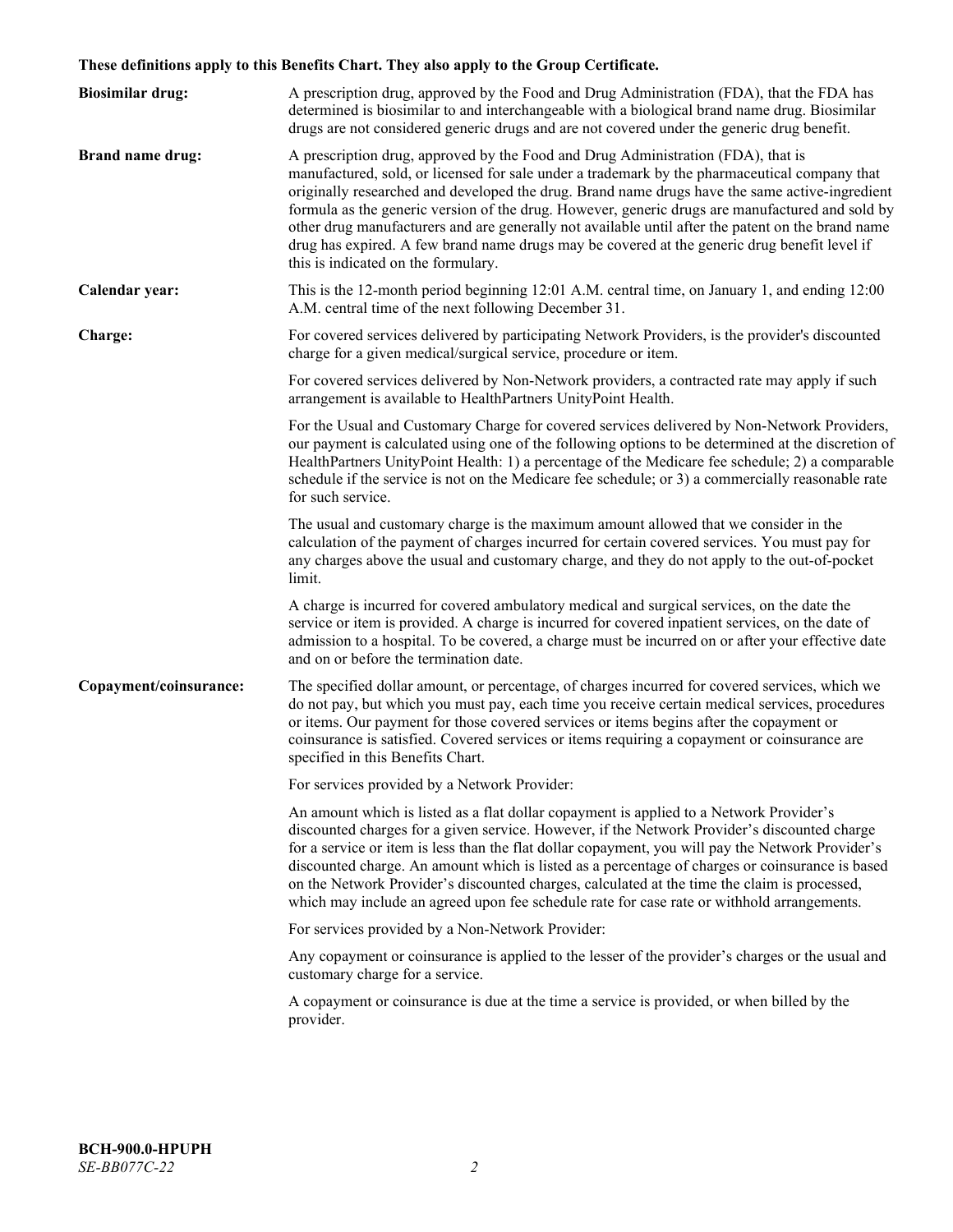| Deductible:               | The specified dollar amount of charges incurred for covered services, which we do not pay, but<br>an enrollee or a family has to pay first in a calendar year. Our payment for those services or items<br>begins after the deductible is satisfied. For Network Providers, the amount of the charges that<br>apply to the deductible are based on the Network Provider's discounted charges, calculated at the<br>time the claim is processed, which may include an agreed upon fee schedule rate for case rate or<br>withhold arrangements. For Non-Network Providers, the amount of charges that apply to the<br>deductible are the lesser of the provider's charges or the usual and customary charge for a<br>service. |
|---------------------------|----------------------------------------------------------------------------------------------------------------------------------------------------------------------------------------------------------------------------------------------------------------------------------------------------------------------------------------------------------------------------------------------------------------------------------------------------------------------------------------------------------------------------------------------------------------------------------------------------------------------------------------------------------------------------------------------------------------------------|
|                           | Any amounts paid or reimbursed by a third party, including but not limited to: point of service<br>rebates, manufacturer coupons, manufacturer debit cards or other forms of direct reimbursement<br>to an insured for a product or service, will not apply toward your deductible, to the extent<br>permitted under state and federal law.                                                                                                                                                                                                                                                                                                                                                                                |
|                           | Your plan has an embedded deductible. This means once an insured meets the individual<br>deductible, the plan begins paying benefits for that person. If two or more members of the family<br>meet the family deductible, the plan begins paying benefits for all members of the family,<br>regardless of whether each insured has met the individual deductible. However, an insured may<br>not contribute more than the individual deductible toward the family deductible.                                                                                                                                                                                                                                              |
|                           | All services are subject to the deductible, unless otherwise indicated below in this Benefits Chart.                                                                                                                                                                                                                                                                                                                                                                                                                                                                                                                                                                                                                       |
| Formulary:                | This is a current list, which may be revised from time to time, of prescription drugs, medications,<br>equipment and supplies covered by us as indicated in this Benefits Chart which are covered at the<br>highest benefit level. Some drugs on the formulary may require prior authorization to be covered<br>as formulary drugs. The formulary, and information on drugs that require prior authorization, are<br>available by calling Member Services, or logging on to your account at<br>HealthPartnersUnityPointHealth.com.                                                                                                                                                                                         |
| Generic drug:             | A prescription drug, approved by the Food and Drug Administration (FDA) that the FDA has<br>determined is comparable to a brand name drug product in dosage form, strength, route of<br>administration, quality, intended use and documented bioequivalence. Generally, generic drugs<br>cost less than brand name drugs. Some brand name drugs may be covered at the generic drug<br>benefit level if this is indicated on the formulary.                                                                                                                                                                                                                                                                                 |
| Lifetime maximum benefit: | The specified coverage limit actually paid by us for services and/or charges incurred by you for a<br>given procedure or diagnosis. Payment of benefits under this Benefits Chart ceases when that<br>lifetime maximum benefit is reached. You have to pay for any subsequent charges. Essential<br>health benefits are not subject to any lifetime maximums.                                                                                                                                                                                                                                                                                                                                                              |
| Non-formulary drug:       | This is a prescription drug, approved by the Food and Drug Administration (FDA), that is not on<br>the formulary, is medically necessary and is not investigative or otherwise excluded under the<br>Certificate.                                                                                                                                                                                                                                                                                                                                                                                                                                                                                                          |
| Out-of-pocket expenses:   | You pay the specified copayments/coinsurance and deductibles applicable for particular services,<br>subject to the out-of-pocket limits described below. These amounts are in addition to the monthly<br>premium payments.                                                                                                                                                                                                                                                                                                                                                                                                                                                                                                 |
| Out-of-pocket limit:      | You pay the copayments/coinsurance and deductibles for covered services, to the individual or<br>family out-of-pocket limits. Thereafter we cover 100% of charges incurred for all other covered<br>services, for the rest of the calendar year. You pay amounts greater than the out-of-pocket limits<br>if you exceed any lifetime maximum benefit or any visit or day limits. Essential health benefits<br>are not subject to any lifetime maximums.                                                                                                                                                                                                                                                                    |
|                           | Non-Network Benefits above the usual and customary charge (see definition of charge above) do<br>not apply to the out-of-pocket limit.                                                                                                                                                                                                                                                                                                                                                                                                                                                                                                                                                                                     |
|                           | Non-Network Benefits for transplant surgery do not apply to the out-of-pocket limit.                                                                                                                                                                                                                                                                                                                                                                                                                                                                                                                                                                                                                                       |
|                           | Any amounts paid or reimbursed by a third party, including but not limited to: point of service<br>rebates, manufacturer coupons, manufacturer debit cards or other forms of direct reimbursement<br>to an insured for a product or service, will not apply as an out-of-pocket expense, to the extent<br>permitted under state and federal law.                                                                                                                                                                                                                                                                                                                                                                           |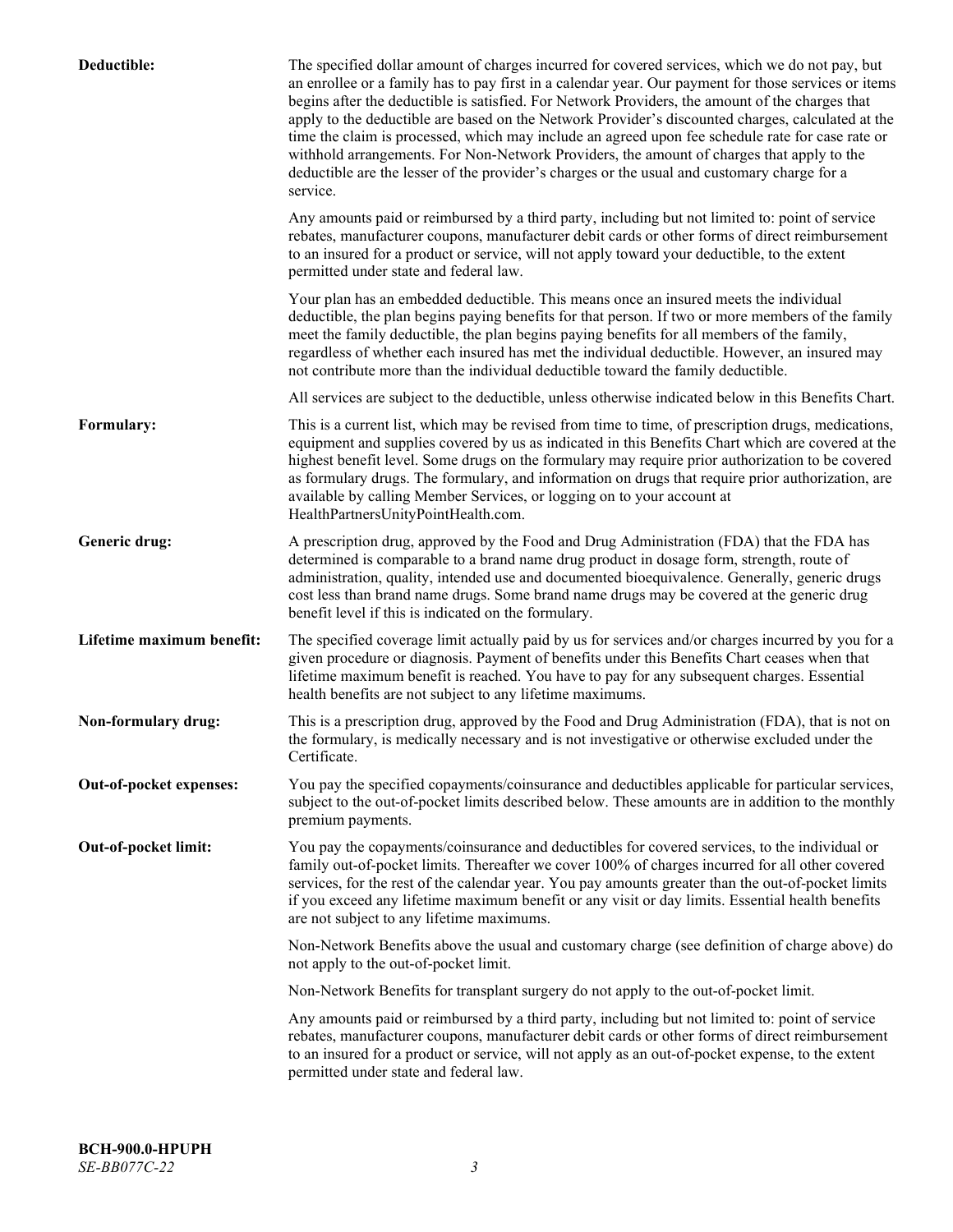You are responsible to keep track of the out-of-pocket expenses. Contact our Member Services department for assistance in determining the amount paid by the enrollee for specific eligible services received. Claims for reimbursement under the out-of-pocket limit provisions are subject to the same time limits and provisions described under the "Claims Provisions" section of the Certificate. **Specialty drug list:** This is a current list, which may be revised from time to time, of prescription drugs, medications, equipment and supplies, which are typically bio-pharmaceuticals. The purpose of a specialty drug list is to facilitate enhanced monitoring of complex therapies used to treat specific conditions. Specialty drugs are covered by us as indicated in this Benefits Chart. The specialty drug list is available by calling Member Services, or logging on to your account at [HealthPartnersUnityPointHealth.com.](https://www.healthpartnersunitypointhealth.com/)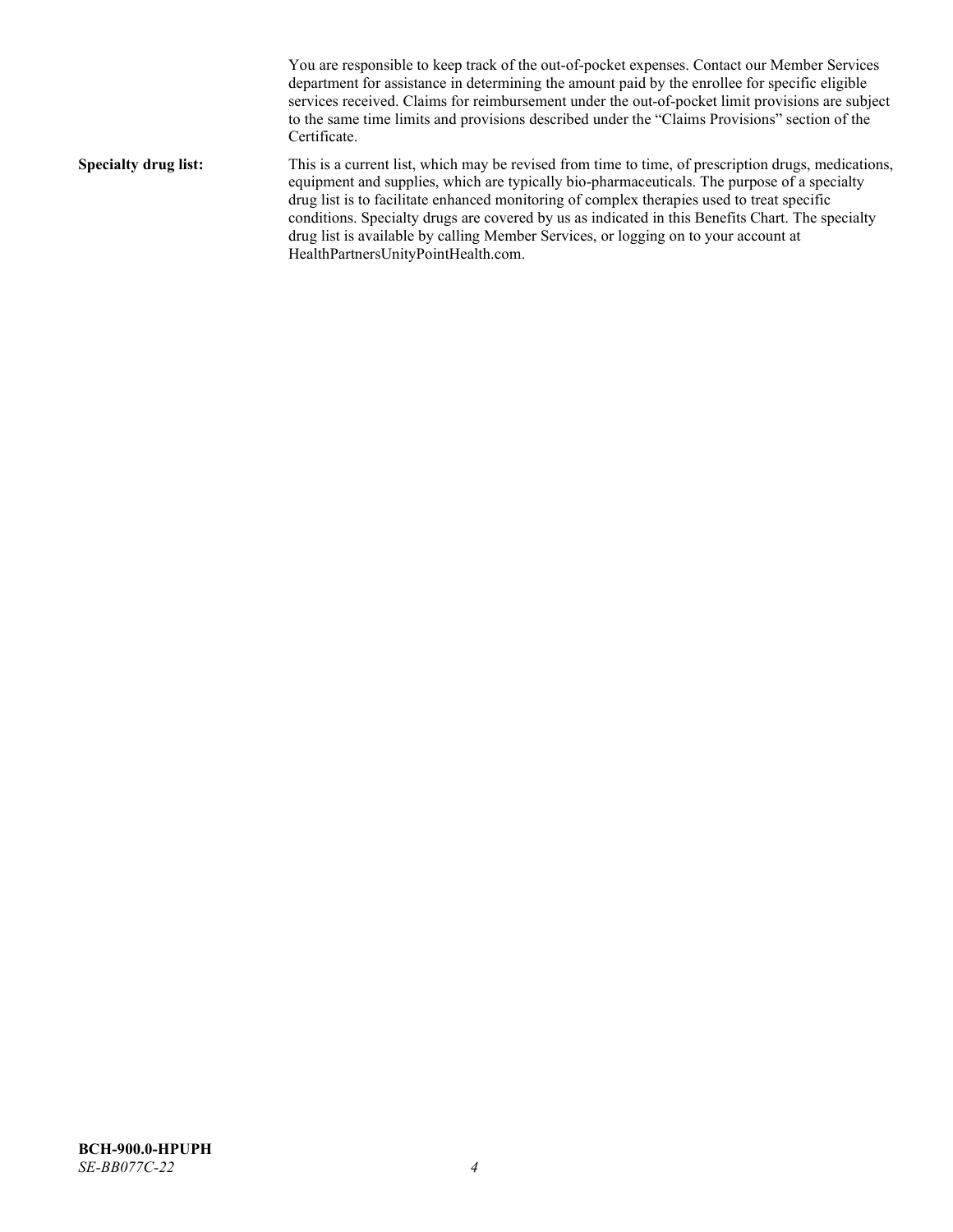# **DEDUCTIBLES, OUT-OF-POCKET LIMITS AND LIFETIME MAXIMUMS**

#### **Individual calendar year deductible**

| Network Benefits | <b>Non-Network Benefits</b> |
|------------------|-----------------------------|
| \$5,000          | \$10,000                    |

#### **Family calendar year deductible**

| <b>Network Benefits</b> | <b>Non-Network Benefits</b> |
|-------------------------|-----------------------------|
| \$10,000                | \$20,000                    |

Separate deductibles must be satisfied under the Network Benefits and Non-Network Benefits.

Your plan has an embedded deductible. This means once an insured meets the individual deductible, the plan begins paying benefits for that person. If two or more members of the family meet the family deductible, the plan begins paying benefits for all members of the family, regardless of whether each insured has met the individual deductible. However, an insured may not contribute more than the individual deductible toward the family deductible.

Any amounts paid or reimbursed by a third party, including but not limited to: point of service rebates, manufacturer coupons, manufacturer debit cards or other forms of direct reimbursement to an insured for a product or service, will not apply toward your deductible, to the extent permitted under state and federal law.

#### **Individual calendar year out-of-pocket limit**

| <b>Network Benefits</b> | <b>Non-Network Benefits</b> |
|-------------------------|-----------------------------|
| \$5,300                 | \$30,000                    |

#### **Family calendar year out-of-pocket limit**

| <b>Network Benefits</b> | <b>Non-Network Benefits</b> |
|-------------------------|-----------------------------|
| \$10,600                | \$60,000                    |

Separate out-of-pocket limits must be satisfied under the Network Benefits and Non-Network Benefits.

Non-Network Benefits above the usual and customary charge will not apply toward the individual or family out-of-pocket limit.

Non-Network Benefits for transplant surgery do not apply to the out-of-pocket limit.

Any amounts paid or reimbursed by a third party, including but not limited to: point of service rebates, manufacturer coupons, manufacturer debit cards or other forms of direct reimbursement to an insured for a product or service, will not apply as an out-ofpocket expense, to the extent permitted under state and federal law.

#### **Lifetime maximum benefit for bariatric surgery**

| <b>Network Benefits</b> | <b>Non-Network Benefits</b> |
|-------------------------|-----------------------------|
| <sup>I</sup> Inlimited. | \$5,000                     |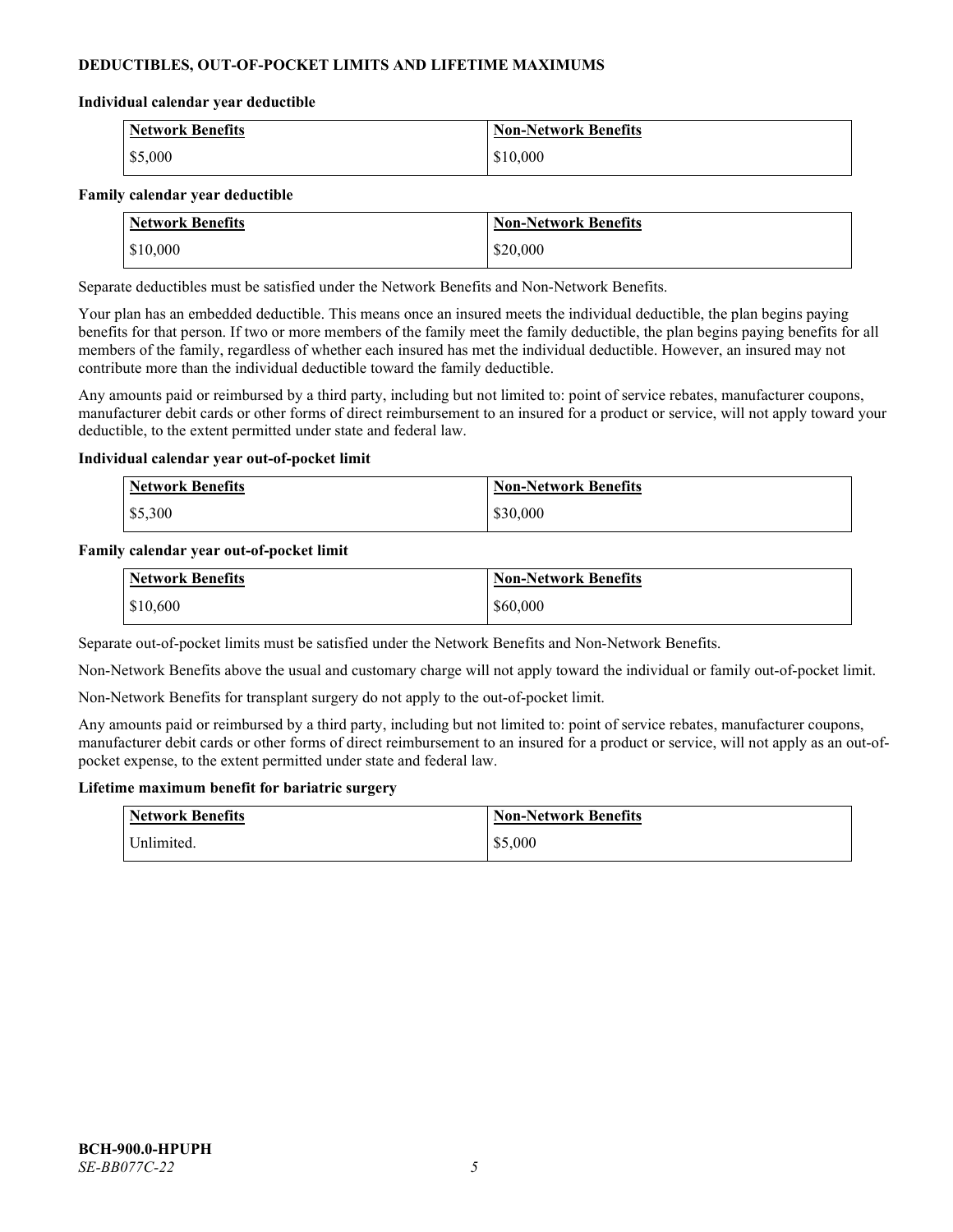# **AMBULANCE AND MEDICAL TRANSPORTATION**

#### **Covered Services:**

We cover ambulance and medical transportation for medical emergencies.

We also cover medically necessary, non-emergency ground and air medical transportation if it meets our coverage criteria.

Under the No Surprises Act, non-network air ambulance providers may not bill patients for more than their cost-sharing responsibility for the corresponding Network service.

Covered services and supplies are based on established medical policies, which are subject to periodic review and modification by the medical or dental directors. These medical policies (medical coverage criteria) and applicable prior authorization requirements are available by calling Member Services, or logging on to your account at [HealthPartnersUnityPointHealth.com.](https://www.healthpartnersunitypointhealth.com/)

| <b>Network Benefits</b>       | <b>Non-Network Benefits</b> |
|-------------------------------|-----------------------------|
| 100% of the charges incurred. | See Network Benefits.       |

#### **Not Covered:**

See "Services Not Covered" in the Group Certificate.

# **BEHAVIORAL HEALTH SERVICES**

#### **Covered Services:**

Covered services are based on established medical policies, which are subject to periodic review and modification by the medical directors. These medical policies (medical coverage criteria) are available by calling Member Services, or logging on to your account at [HealthPartnersUnityPointHealth.com.](https://www.healthpartnersunitypointhealth.com/)

#### **Mental health services**

We cover services for mental health diagnoses as described in the Diagnostic and Statistical Manual of Mental Disorders – Fifth Edition (DSM-5) (most recent edition).

**Outpatient services including intensive outpatient and day treatment services:** We cover medically necessary outpatient professional mental health services for evaluation, crisis intervention, and treatment of mental health disorders.

A comprehensive diagnostic assessment will be used as the basis for a determination by a mental health professional, concerning the appropriate treatment and the extent of services required.

Outpatient services we cover for a diagnosed mental health condition include the following:

- Individual, group, family, and multi-family therapy;
- Medication management provided by a physician, certified nurse practitioner, or physician's assistant;
- Psychological testing services for the purposes of determining the differential diagnoses and treatment planning for patients currently receiving behavioral health services;
- Day treatment and intensive outpatient services in a licensed program;
- Partial hospitalization services in a licensed hospital or community mental health center;
- Psychotherapy and nursing services provided in the home if authorized by us; and
- Treatment for gender dysphoria.

| <b>Network Benefits</b>       | <b>Non-Network Benefits</b>  |
|-------------------------------|------------------------------|
| 100% of the charges incurred. | 50% of the charges incurred. |

#### **Group therapy**

| <b>Network Benefits</b>       | <b>Non-Network Benefits</b>  |
|-------------------------------|------------------------------|
| 100% of the charges incurred. | 50% of the charges incurred. |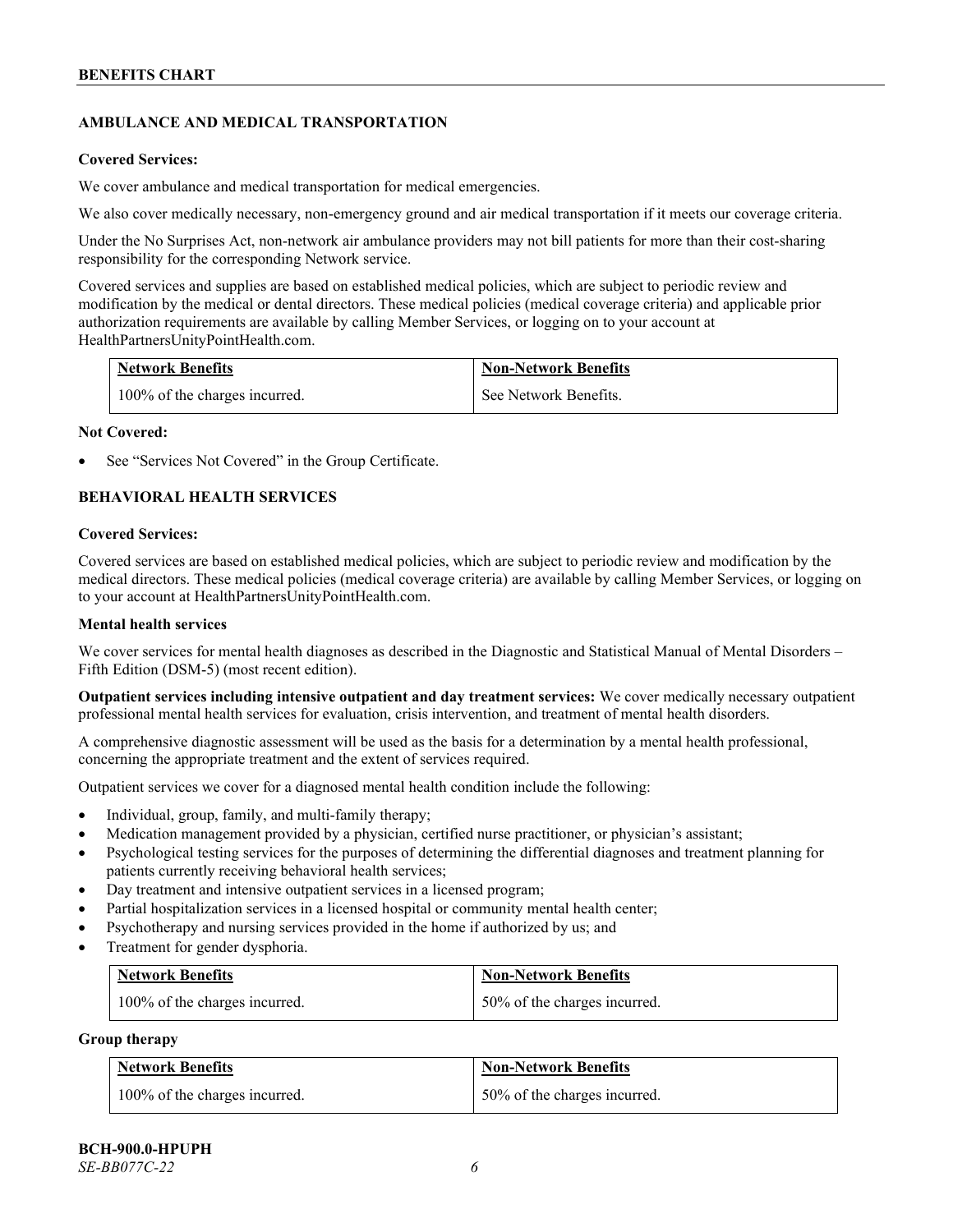**Inpatient services, including mental health residential treatment services:** We cover the following:

- Medically necessary inpatient services in a hospital and professional services for treatment of mental health disorders. Medical stabilization is covered under inpatient hospital services in the "Hospital and Skilled Nursing Facility Services" section; and
- Medically necessary mental health residential treatment services. This care must be authorized by us and provided by a hospital or residential behavioral health treatment facility licensed by the local state or Department of Health and Human Services. Services not covered under this benefit include halfway houses, group homes, extended care facilities, shelter services, correctional services, detention services, transitional services, group residential services, foster care services and wilderness programs.

| <b>Network Benefits</b>       | <b>Non-Network Benefits</b>  |
|-------------------------------|------------------------------|
| 100% of the charges incurred. | 50% of the charges incurred. |

#### **Substance use disorder (SUD) services**

We cover medically necessary services for assessments by a licensed alcohol and drug counselor and treatment of substance use disorders as defined in the latest edition of the DSM-5.

**Outpatient services, including intensive outpatient and day treatment services:** We cover medically necessary outpatient professional services for the diagnosis and treatment of substance use disorder. Substance use disorder treatment services must be provided by a program licensed by the local Department of Health and Human Services.

Outpatient services we cover for a diagnosed substance use disorder include the following:

- Individual, group, family, and multi-family therapy provided in an office setting;
- Opiate replacement therapy including methadone and buprenorphine treatment; and
- Day treatment and intensive outpatient services in a licensed program.

| <b>Network Benefits</b>       | <b>Non-Network Benefits</b>  |
|-------------------------------|------------------------------|
| 100% of the charges incurred. | 50% of the charges incurred. |

**Inpatient services:** We cover the following:

- Medically necessary inpatient services in a hospital or primary residential treatment in a licensed substance use disorder treatment center. Primary residential treatment is an intensive residential treatment program of limited duration, typically 30 days or less.
- Services provided in a hospital that is licensed by the local state and accredited by Medicare; and
- Detoxification services in a hospital or community detoxification facility if it is licensed by the local Department of Health and Human Services.

| <b>Network Benefits</b>       | <b>Non-Network Benefits</b>  |
|-------------------------------|------------------------------|
| 100% of the charges incurred. | 50% of the charges incurred. |

**Not Covered:**

See "Services Not Covered" in the Group Certificate.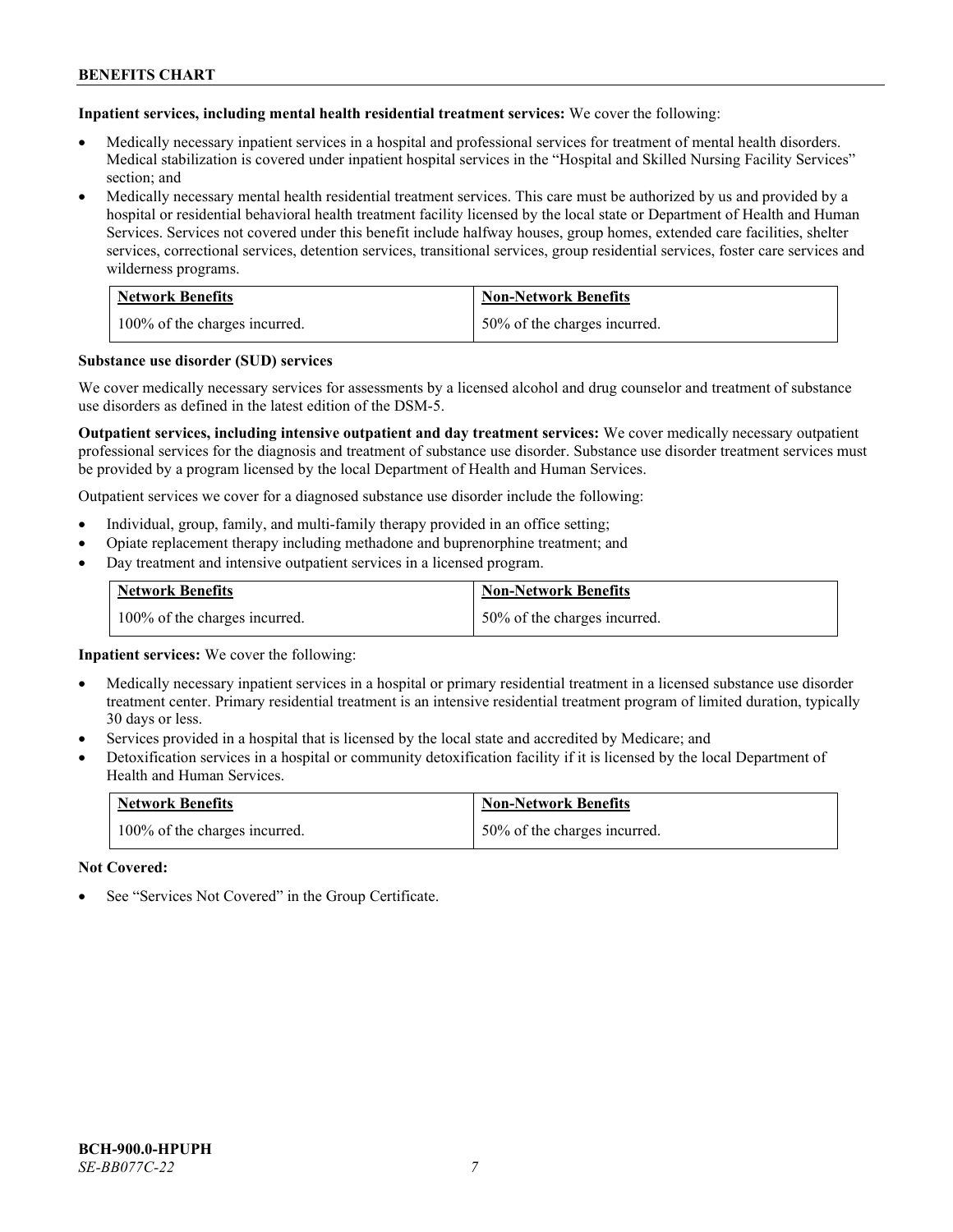# **CHIROPRACTIC SERVICES**

#### **Covered Services:**

We cover chiropractic services for rehabilitative care. Chiropractic services are adjustments to any abnormal articulations of the human body, especially those of the spinal column, for the purpose of giving freedom of action to impinged nerves that may cause pain or deranged function.

Massage therapy which is performed in conjunction with other treatment/modalities by a chiropractor, is part of a prescribed treatment plan and is not billed separately is covered.

| <b>Network Benefits</b>       | <b>Non-Network Benefits</b>  |
|-------------------------------|------------------------------|
| 100% of the charges incurred. | 50% of the charges incurred. |

**Not Covered:**

- Massage therapy for the purpose of comfort or convenience of the insured.
- See "Services Not Covered" in the Group Certificate.

# **CLINICAL TRIALS**

#### **Covered Services:**

We cover certain routine services if you participate in a Phase I, Phase II, Phase III or Phase IV clinical trial that is conducted in relation to the prevention, detection, or treatment of cancer or other life-threatening disease or condition as defined in the Affordable Care Act. We cover routine patient costs for services that would be eligible under this Benefits Chart if the service were provided outside of a clinical trial.

| <b>Network Benefits</b>                              | <b>Non-Network Benefits</b>                          |
|------------------------------------------------------|------------------------------------------------------|
| Coverage level is same as corresponding Network      | Coverage level is same as corresponding Non-Network  |
| Benefits, depending on type of service provided such | Benefits, depending on type of service provided such |
| as Office Visits for Illness or Injury, Inpatient or | as Office Visits for Illness or Injury, Inpatient or |
| <b>Outpatient Hospital Services.</b>                 | <b>Outpatient Hospital Services.</b>                 |

# **Not Covered:**

- The investigative item, device or service itself.
- Items or services that are provided solely to satisfy data collection and analysis needs and that are not used in the direct clinical management of the patient.
- A service that is clearly inconsistent with widely accepted and established standards of care for a particular diagnosis.
- See "Services Not Covered" in the Group Certificate.

# **DENTAL SERVICES**

#### **Covered Services:**

We cover services as described below.

**Accidental dental services:** We cover dentally necessary services to treat and restore damage done to sound, natural, unrestored teeth as a result of an accidental injury. Coverage is for damage caused by external trauma to face and mouth only, not for cracked or broken teeth which result from biting or chewing. We cover restorations, root canals, crowns and replacement of teeth lost that are directly related to the accident in which the insured was involved. We cover initial exams, xrays, and palliative treatment including extractions, and other oral surgical procedures directly related to the accident. Subsequent treatment must be initiated within the specified timeframe and must be directly related to the accident. We do not cover restoration and replacement of teeth that are not "sound and natural" at the time of the accident.

Full mouth rehabilitation to correct occlusion (bite) and malocclusion (misaligned teeth not due to the accident) are not covered.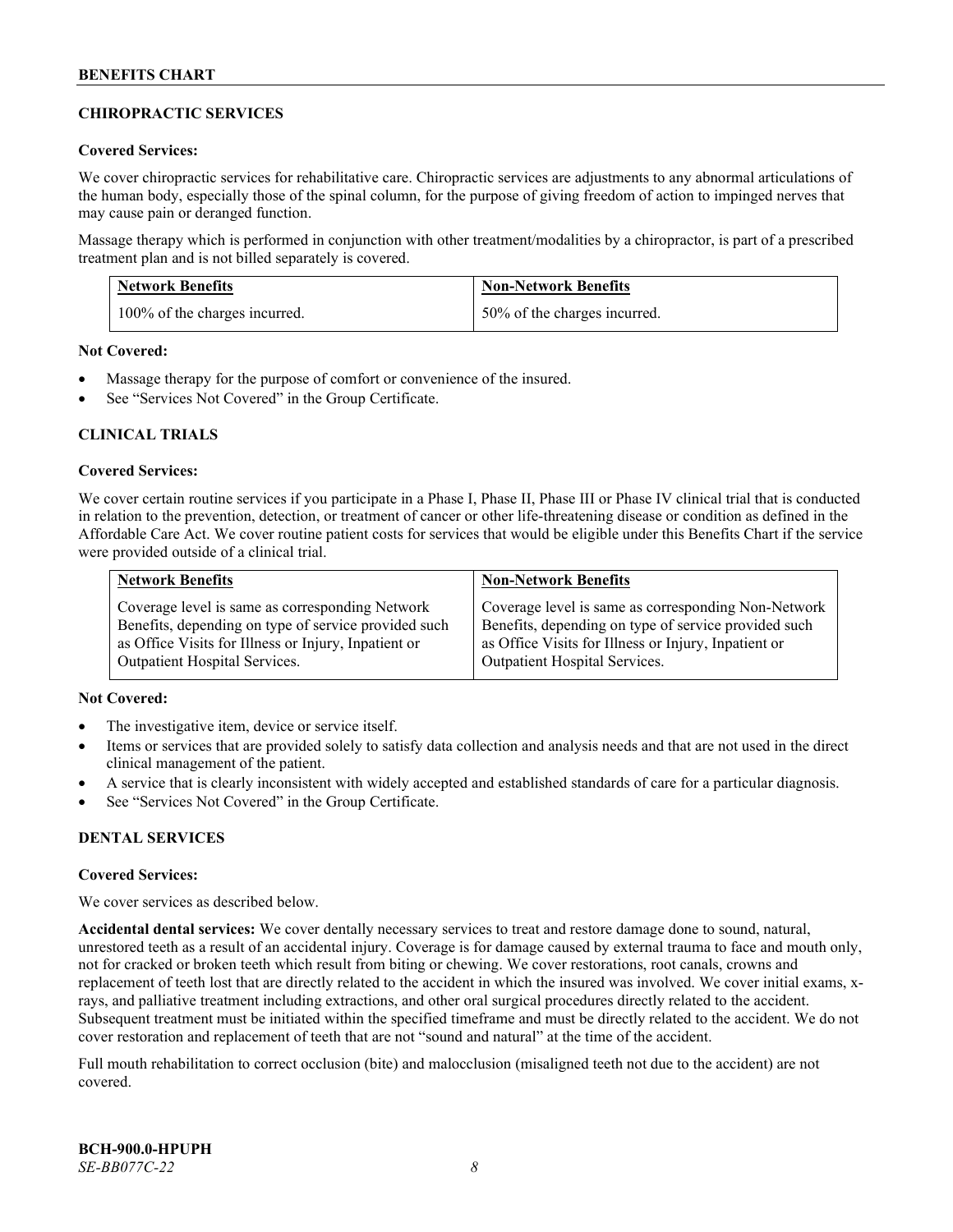When an implant-supported dental prosthetic treatment is pursued, the accidental dental benefit will be applied to the prosthetic procedure. Benefits are limited to the amount that would be paid toward the placement of a removable dental prosthetic appliance that could be used in the absence of implant treatment. Care must be provided or pre-authorized by a network dentist.

| <b>Network Benefits</b>       | <b>Non-Network Benefits</b>  |
|-------------------------------|------------------------------|
| 100% of the charges incurred. | 50% of the charges incurred. |

For all accidental dental services, treatment and/or restoration must be initiated within six months of the date of the injury. Coverage is limited to the initial course of treatment and/or initial restoration. Services must be provided within 24 months of the date of injury to be covered.

# **Medical referral dental services**

**Medically necessary outpatient dental services:** We cover medically necessary outpatient dental services. Coverage is limited to dental services required for treatment of an underlying medical condition, e.g., removal of teeth to complete radiation treatment for cancer of the jaw, cysts and lesions.

| <b>Network Benefits</b>       | <b>Non-Network Benefits</b>  |
|-------------------------------|------------------------------|
| 100% of the charges incurred. | 50% of the charges incurred. |

**Medically necessary hospitalization and anesthesia for dental care:** We cover medically necessary hospitalization and anesthesia for dental care. This is limited to charges incurred by an insured who: (1) is a child under age five; (2) is severely disabled; (3) has a medical condition, and requires hospitalization or general anesthesia for dental care treatment; or (4) is a child between age five and 12 and care in dental offices has been attempted unsuccessfully and usual methods of behavior modification have not been successful, or when extensive amounts of restorative care, exceeding four appointments, are required. The requirement of a hospital setting must be due to an insured's underlying medical condition. Coverage is limited to facility and anesthesia charges. Anesthesia is covered in a hospital or a dental office. Oral surgeon/dentist professional fees are not covered. The following are examples, though not all-inclusive, of medical conditions which may require hospitalization for dental services: severe asthma, severe airway obstruction or hemophilia. Hospitalization required due to the behavior of the insured or due to the extent of the dental procedure is not covered.

| <b>Network Benefits</b>       | <b>Non-Network Benefits</b>  |
|-------------------------------|------------------------------|
| 100% of the charges incurred. | 50% of the charges incurred. |

**Medical complications of dental care:** We cover medical complications of dental care. Treatment must be medically necessary care and related to medical complications of non-covered dental care, including complications of the head, neck, or substructures.

| <b>Network Benefits</b>       | <b>Non-Network Benefits</b>  |
|-------------------------------|------------------------------|
| 100% of the charges incurred. | 50% of the charges incurred. |

**Oral surgery:** We cover oral surgery. Coverage is limited to treatment of medical conditions requiring oral surgery, such as treatment of oral neoplasm, non-dental cysts, fracture of the jaws, trauma of the mouth and jaws, and any other oral surgery procedures provided as medically necessary dental services.

| <b>Network Benefits</b>       | <b>Non-Network Benefits</b>  |
|-------------------------------|------------------------------|
| 100% of the charges incurred. | 50% of the charges incurred. |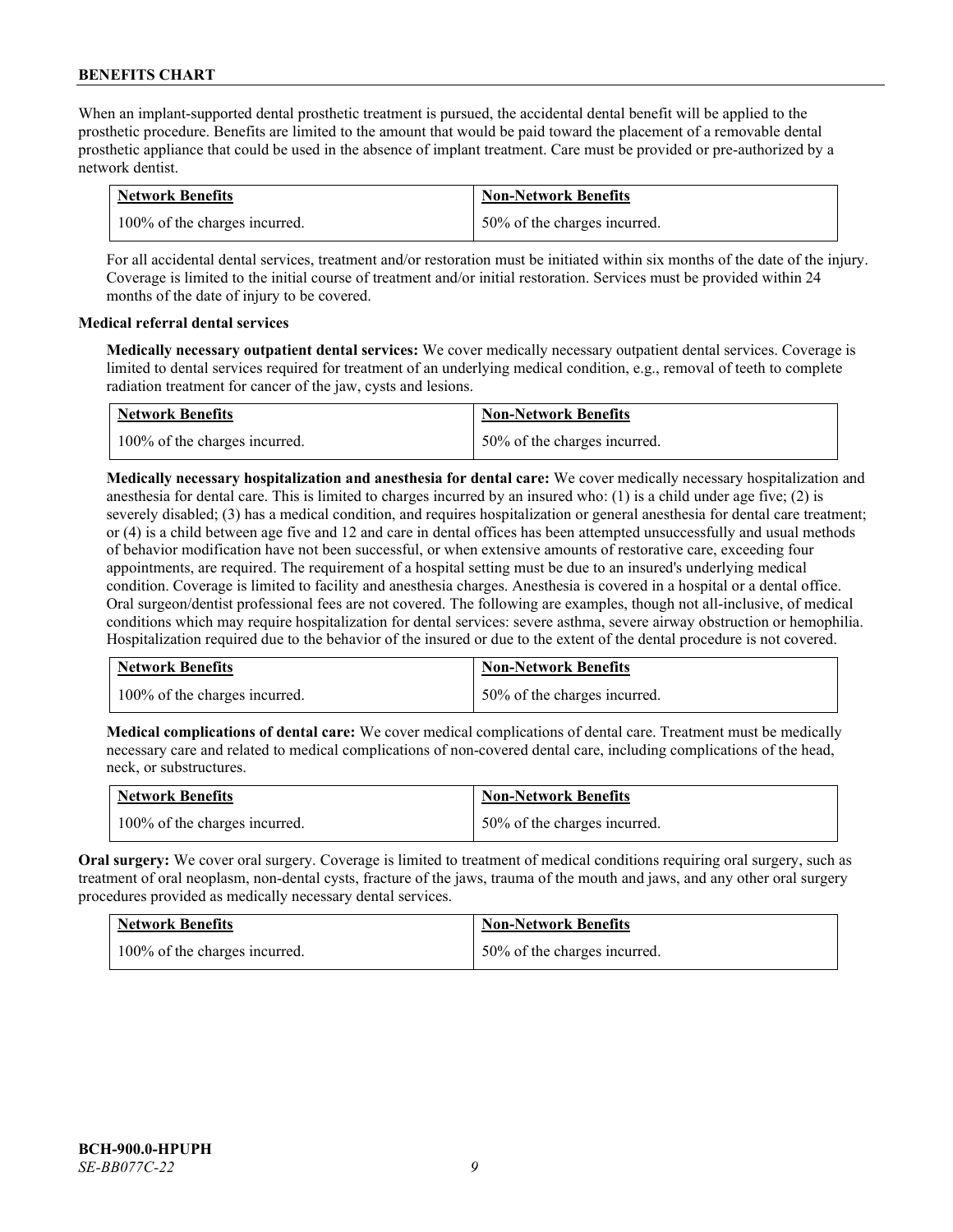**Treatment of cleft lip and cleft palate of a dependent child:** We cover treatment of cleft lip and cleft palate of a dependent child to age 26, including orthodontic treatment and oral surgery directly related to the cleft. Benefits are limited to inpatient or outpatient expenses arising from medical and dental treatment that was scheduled or initiated prior to the dependent turning age 19. Dental services which are not required for the treatment of cleft lip or cleft palate are not covered. If a dependent child covered under the Certificate is also covered under a dental plan which includes orthodontic services, that dental plan shall be considered primary for the necessary orthodontic services. Oral appliances are subject to the same copayment, conditions and limitations as durable medical equipment.

| <b>Network Benefits</b>       | <b>Non-Network Benefits</b>  |
|-------------------------------|------------------------------|
| 100% of the charges incurred. | 50% of the charges incurred. |

**Treatment of temporomandibular disorder (TMD) and craniomandibular disorder (CMD):** We cover surgical and nonsurgical treatment of temporomandibular disorder (TMD) and craniomandibular disorder (CMD), which is medically necessary care. Dental services which are not required to directly treat TMD or CMD are not covered.

| <b>Network Benefits</b>       | <b>Non-Network Benefits</b>  |
|-------------------------------|------------------------------|
| 100% of the charges incurred. | 50% of the charges incurred. |

#### **Not Covered:**

- Dental treatment, procedures or services not listed in this Benefits Chart.
- Accident related dental services if treatment is (1) provided to teeth which are not sound and natural, (2) to teeth which have been restored, (3) initiated beyond six months from the date of the injury, (4) received beyond the initial treatment or restoration or (5) received beyond 24 months from the date of injury.
- Oral surgery to remove wisdom teeth, except as stated in the pediatric dental amendment.
- Orthognathic treatment or procedures and all related services.
- See "Services Not Covered" in the Group Certificate.

#### **DIABETES AND HYPERTENSION DISEASE MANAGEMENT PROGRAM**

#### **Covered Services:**

If you meet criteria for coverage, you may qualify for the diabetes and/or hypertension disease management program.

The program covers group health coaching which focuses on weight loss, exercise, behavior modification and health education through Omada Health.

| <b>Network Benefits</b>                                     | <b>Non-Network Benefits</b> |
|-------------------------------------------------------------|-----------------------------|
| 100% of the charges incurred.<br>Deductible does not apply. | Not applicable.             |

#### **Not Covered:**

See "Services Not Covered" in the Group Certificate.

# **DIABETIC EQUIPMENT AND SUPPLIES**

#### **Covered Services:**

We cover physician prescribed medically appropriate and necessary drugs and supplies used in the management and treatment of diabetes for insureds with gestational, Type I or Type II diabetes including durable diabetic equipment and disposable supplies, as described below.

Certain items are only covered if your condition meets our coverage criteria and obtained through an authorized vendor. For more information on what we cover and any prior authorization requirements, call Member Services or log on to your account at [HealthPartnersUnityPointHealth.com.](https://www.healthpartnersunitypointhealth.com/)

Insulin and medications for diabetes are covered as outpatient drugs under the "Prescription Drug Services" section.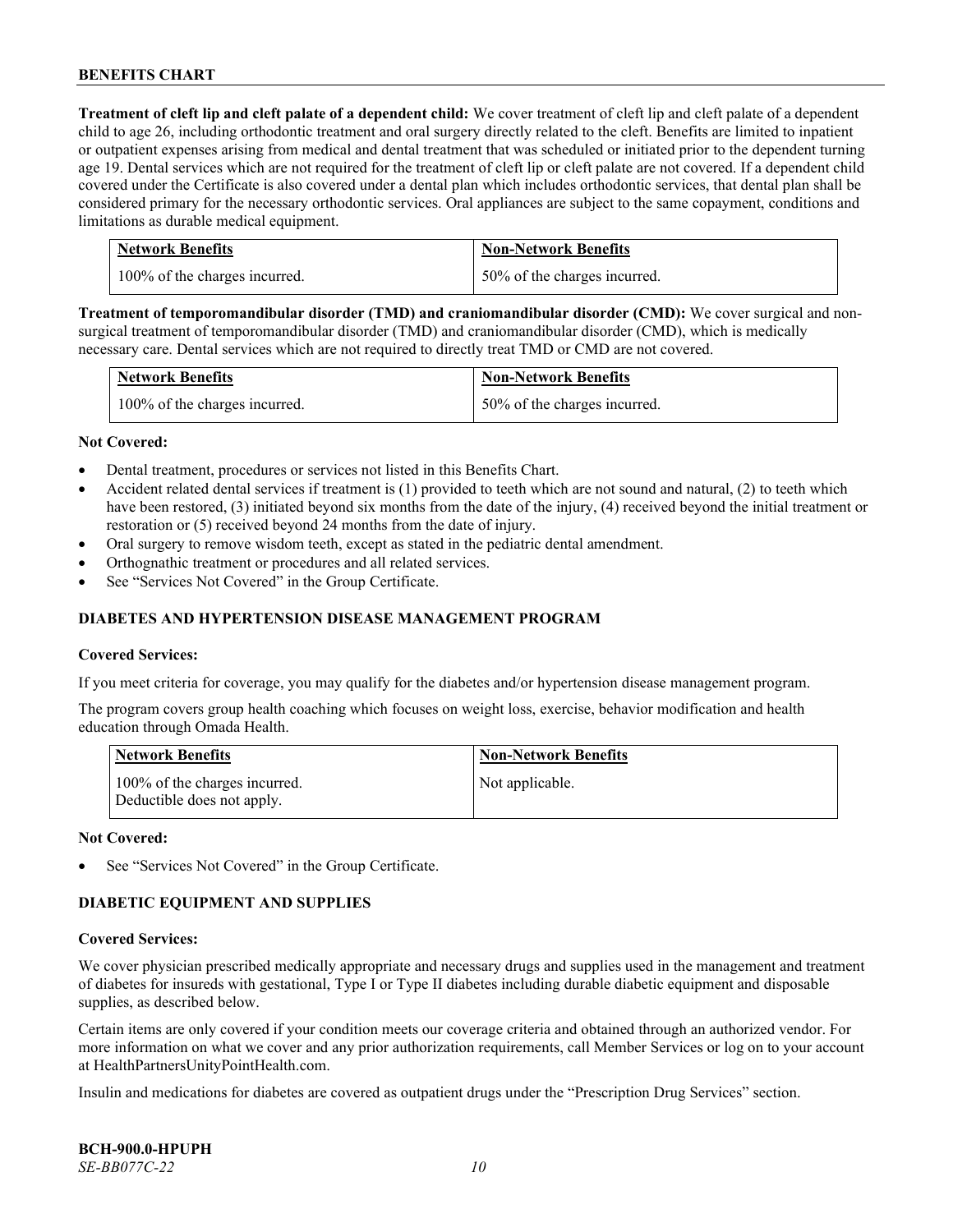**Pumps and pump supplies.** These include diabetic insulin pumps, diabetic infusion pumps and infusion pump supplies such as infusion sets, tubing, connectors and syringe reservoirs.

| <b>Network Benefits</b>                                                                                               | <b>Non-Network Benefits</b>  |
|-----------------------------------------------------------------------------------------------------------------------|------------------------------|
| Pumps received at a pharmacy:<br>100% of the charges incurred.                                                        | 50% of the charges incurred. |
| Pumps received from a non-pharmacy provider:<br>100% of the charges incurred if purchased from an<br>approved vendor. |                              |

#### **All other diabetic durable equipment and supplies**

**Durable diabetic equipment and supplies**. These include continuous glucose monitoring system (CGMS), transmitter, sensors and receivers, diabetic blood glucose monitors and control/calibrating solutions (for checking accuracy or testing equipment and test strips).

**Disposable diabetic supplies.** These are one-time use supplies, including syringes, lancets, lancet devices, blood and urine ketone test strips, and needles.

Certain diabetic supplies and equipment must be purchased at a pharmacy.

| <b>Network Benefits</b>                                                                                               | <b>Non-Network Benefits</b>  |
|-----------------------------------------------------------------------------------------------------------------------|------------------------------|
| If received through a pharmacy:<br>100% of the charges incurred.                                                      | 50% of the charges incurred. |
| If received through a non-pharmacy provider:<br>100% of the charges incurred if purchased from an<br>approved vendor. |                              |

#### **Limitations:**

- No more than a 93-day supply of diabetic supplies is covered and dispensed at a time.
- We require that certain diabetic supplies and equipment be purchased at a pharmacy.
- Diabetic supplies and equipment are limited to certain models and brands.
- Durable medical equipment and supplies must be obtained from or repaired by approved vendors.
- Covered services and supplies are based on established medical policies which are subject to periodic review and modification by the medical directors. Our coverage policy for diabetic supplies includes information on our required models and brands. These medical policies (medical coverage criteria) are available by calling Member Services, or logging on to your account a[t HealthPartnersUnityPointHealth.com.](https://www.healthpartnersunitypointhealth.com/)

#### **Not Covered:**

- Replacement or repair of any covered items, if the items are (i) damaged or destroyed by misuse, abuse or carelessness, (ii) lost; or (iii) stolen.
- Duplicate or similar items.
- Labor and related charges for repair of any covered items which are more than the cost of replacement by an approved vendor.
- Batteries for monitors and equipment.
- Sales tax, mailing, delivery charges, service call charges.
- See "Services Not Covered" in the Group Certificate.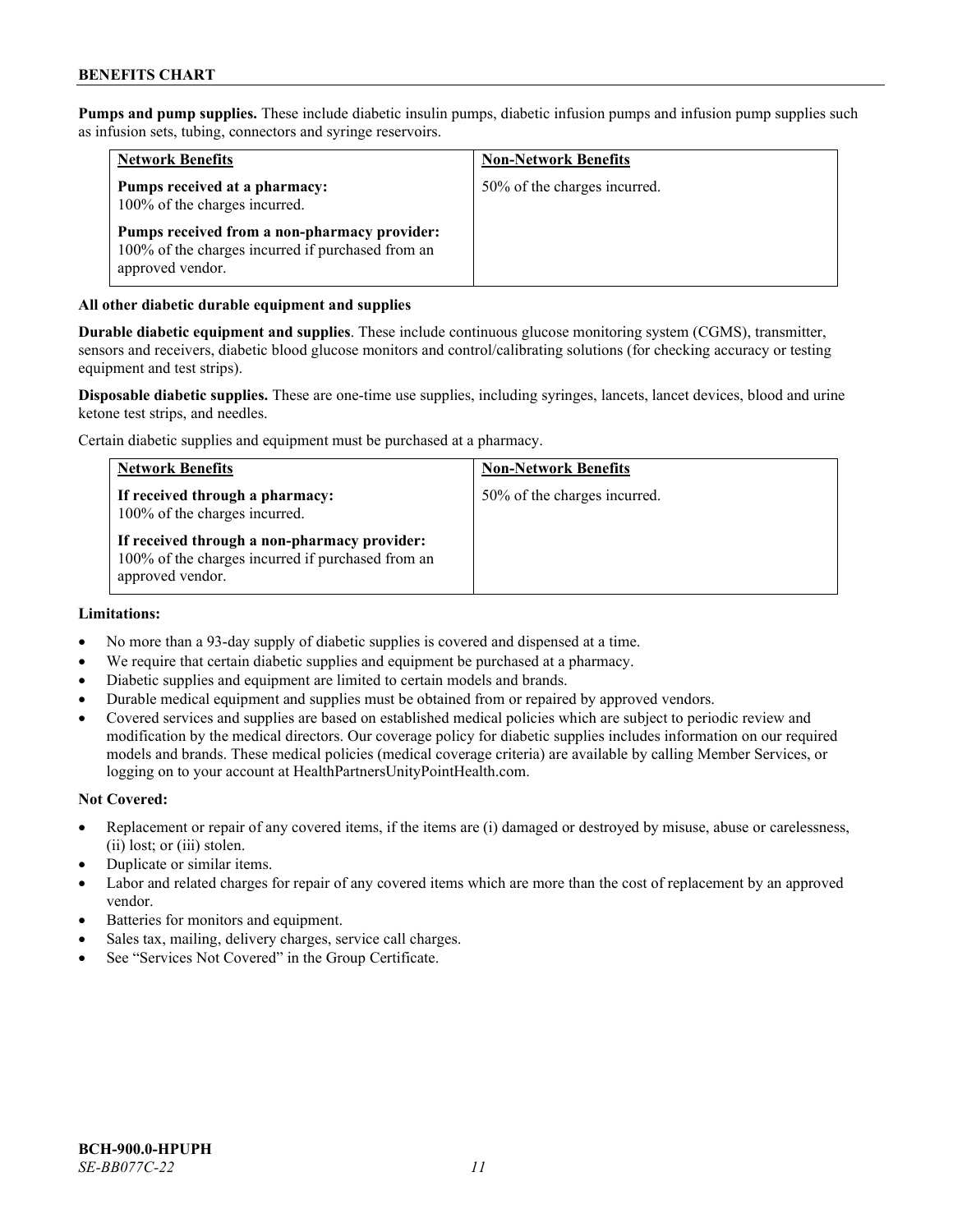#### **DIAGNOSTIC IMAGING SERVICES**

#### **Covered Services:**

We cover diagnostic imaging, when ordered by a provider and provided in a clinic or outpatient hospital facility.

To see the benefit level for inpatient hospital or skilled nursing facility services, see benefits under "Inpatient Hospital and Skilled Nursing Facility Services."

#### **Outpatient magnetic resonance imaging (MRI) and computed tomography (CT)**

| Network Benefits              | <b>Non-Network Benefits</b>  |
|-------------------------------|------------------------------|
| 100% of the charges incurred. | 50% of the charges incurred. |

#### **All other outpatient diagnostic imaging services**

#### **Services for illness or injury**

| <b>Network Benefits</b>       | <b>Non-Network Benefits</b>  |
|-------------------------------|------------------------------|
| 100% of the charges incurred. | 50% of the charges incurred. |

# **Preventive services (MRI/CT procedures are not considered preventive)**

Diagnostic imaging services associated with preventive services are covered at the benefit level shown in the "Preventive Services" section of this Benefits Chart.

#### **Not Covered:**

See "Services Not Covered" in the Group Certificate.

# **DURABLE MEDICAL EQUIPMENT, PROSTHETICS, ORTHOTICS AND SUPPLIES**

#### **Covered Services:**

We cover equipment and services, as described below.

We cover durable medical equipment and services, prosthetics, orthotics, and supplies, subject to the limitations below, including certain disposable supplies and enteral feedings.

We cover special dietary treatment for phenylketonuria (PKU) and oral amino acid based elemental formula if it meets our medical coverage criteria.

Diabetic equipment and supplies are covered under the "Diabetic Equipment and Supplies" section of this Benefits Chart.

# **Special dietary treatment for Phenylketonuria (PKU) if it meets our medical coverage criteria**

| <b>Network Benefits</b>       | <b>Non-Network Benefits</b>  |
|-------------------------------|------------------------------|
| 100% of the charges incurred. | 50% of the charges incurred. |

#### **Oral amino acid based elemental formula if it meets our medical coverage criteria**

| <b>Network Benefits</b>       | <b>Non-Network Benefits</b>  |
|-------------------------------|------------------------------|
| 100% of the charges incurred. | 50% of the charges incurred. |

#### **Prosthetic limb devices to replace in whole or in part, an arm or leg**

| <b>Network Benefits</b>       | <b>Non-Network Benefits</b>  |
|-------------------------------|------------------------------|
| 100% of the charges incurred. | 50% of the charges incurred. |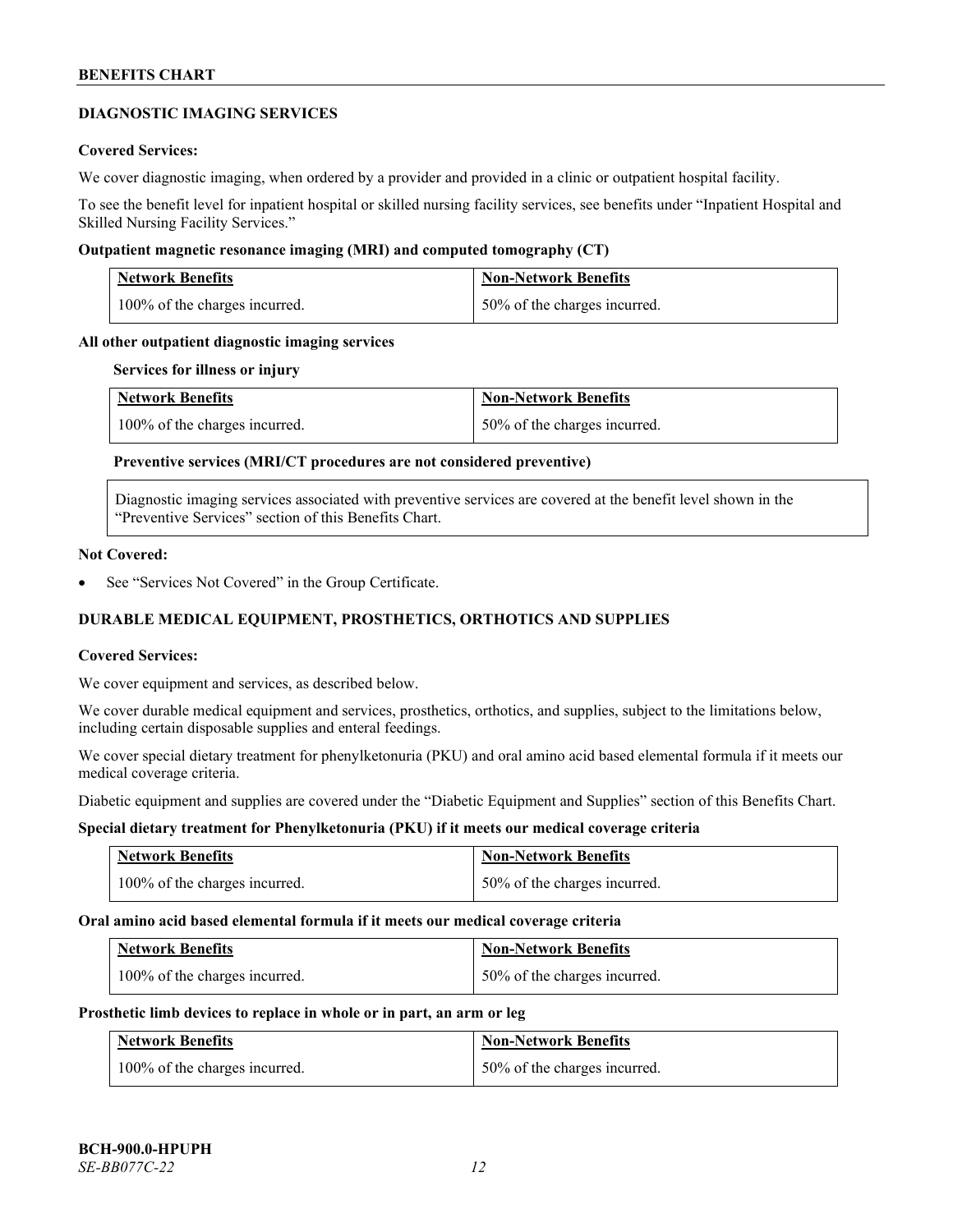# **All other durable medical equipment, prosthetics, orthotics and supplies**

| <b>Network Benefits</b>       | <b>Non-Network Benefits</b>  |
|-------------------------------|------------------------------|
| 100% of the charges incurred. | 50% of the charges incurred. |

# **Limitations:**

Coverage of durable medical equipment is limited by the following:

- Payment will not exceed the cost of an alternate piece of equipment or service that is effective and medically necessary.
- For prosthetic benefits, other than oral appliances for cleft lip and cleft palate, payment will not exceed the cost of an alternate piece of equipment or service that is effective, medically necessary and enables insureds to conduct standard activities of daily living.
- We reserve the right to determine if an item will be approved for rental vs. purchase.
- Durable medical equipment and supplies must be obtained from or repaired by approved vendors.
- Covered services and supplies are based on established medical policies which are subject to periodic review and modification by the medical or dental directors. Our coverage policy for diabetic supplies includes information on our required models and brands. These medical policies (medical coverage criteria) are available by calling Member Services, or logging on to your account at [HealthPartnersUnityPointHealth.com.](https://www.healthpartnersunitypointhealth.com/)

# **Not Covered:**

Items which are not eligible for coverage include, but are not limited to:

- Replacement or repair of any covered items, if the items are (i) damaged or destroyed by misuse, abuse or carelessness, (ii) lost; or (iii) stolen.
- Duplicate or similar items.
- Labor and related charges for repair of any covered items which are more than the cost of replacement by an approved vendor.
- Sales tax, mailing, delivery charges, service call charges.
- Items which are primarily educational in nature or for hygiene, vocation, comfort, convenience or recreation.
- Communication aids or devices: equipment to create, replace or augment communication abilities including, but not limited to, speech processors, receivers, communication boards, or computer or electronic assisted communication.
- Hearing aids (implantable and external, including osseointegrated or bone anchored) and their fitting. This exclusion does not apply to cochlear implants.
- Eyeglasses, contact lenses and their fitting, measurement and adjustment, except as specifically described in this Benefits Chart.
- Hair prostheses (wigs).
- Household equipment which primarily has customary uses other than medical, such as, but not limited to, exercise cycles, air purifiers, central or unit air conditioners, water purifiers, non-allergenic pillows, mattresses or waterbeds.
- Household fixtures including, but not limited to, escalators or elevators, ramps, swimming pools and saunas.
- Modifications to the structure of the home including, but not limited to, wiring, plumbing or charges for installation of equipment.
- Vehicle, car or van modifications including, but not limited to, hand brakes, hydraulic lifts and car carrier.
- Rental equipment while owned equipment is being repaired by non-contracted vendors, beyond one month rental of medically necessary equipment.
- Other equipment and supplies, including but not limited to assistive devices, that we determine are not eligible for coverage.
- See "Services Not Covered" in the Group Certificate.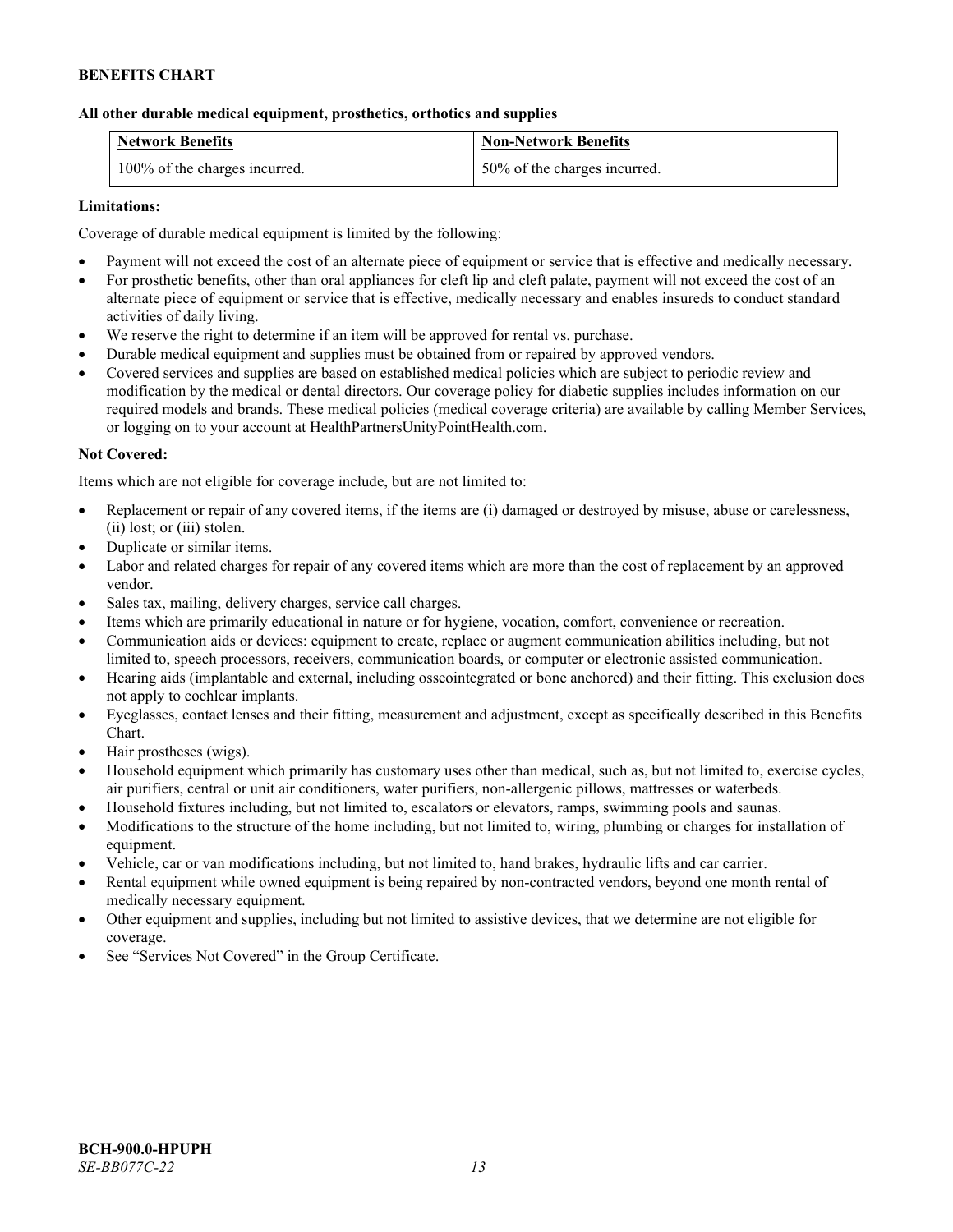#### **EMERGENCY AND URGENTLY NEEDED CARE SERVICES**

#### **Covered Services:**

We cover services for emergency care and urgently needed care if the services are otherwise eligible for coverage under this Benefits Chart.

**Urgently needed care.** These are services to treat an unforeseen illness or injury, which are required in order to prevent a serious deterioration in your health, and which cannot be delayed until the next available clinic or office hours.

#### **Urgently needed care at clinics**

| <b>Network Benefits</b>       | <b>Non-Network Benefits</b> |
|-------------------------------|-----------------------------|
| 100% of the charges incurred. | See Network Benefits.       |

**Emergency care.** These are services to treat: (1) the sudden, unexpected onset of illness or injury which, if left untreated or unattended until the next available clinic or office hours, would result in hospitalization, or (2) a condition requiring professional health services immediately necessary to preserve life or stabilize health, or with respect to a pregnant woman having contractions, that there is inadequate time to safely transfer the woman to another hospital for delivery or that a transfer may pose a threat to the health or safety of the woman or unborn child. Emergency care includes emergency services as defined in Division BB, Title I, Section 102 of the Consolidated Appropriations Act of 2021. Emergency care also includes an immediate response service available on a 24-hour, seven-day-a-week basis for each child, or person, having a psychiatric crisis, a mental health crisis, or a mental health emergency.

When reviewing claims for coverage of emergency services, our medical director will take into consideration a reasonable layperson's belief that the circumstances required immediate medical care that could not wait until the next working day or next available clinic appointment.

Under the No Surprises Act, Non-Network emergency care providers may not bill patients for more than their cost-sharing responsibility for the corresponding Network service

#### **Emergency care in a hospital emergency room, including professional services of a physician**

| <b>Network Benefits</b>       | <b>Non-Network Benefits</b> |
|-------------------------------|-----------------------------|
| 100% of the charges incurred. | See Network Benefits.       |

**Inpatient emergency care in a hospital, including post-stabilization services as required under the federal No Surprises Act and its implementing regulations**

| <b>Network Benefits</b>       | <b>Non-Network Benefits</b> |
|-------------------------------|-----------------------------|
| 100% of the charges incurred. | See Network Benefits.       |

#### **Not Covered:**

See "Services Not Covered" in the Group Certificate.

# **GENE THERAPY**

#### **Covered Services:**

We cover gene therapy treatment that meets our current medical coverage criteria.

| <b>Network Benefits</b>                                                                                                                                                                                  | <b>Non-Network Benefits</b> |
|----------------------------------------------------------------------------------------------------------------------------------------------------------------------------------------------------------|-----------------------------|
| Coverage level is same as corresponding Network<br>Benefits, depending on type of service provided, such<br>as Office Visits for Illness or Injury, Inpatient or<br><b>Outpatient Hospital Services.</b> | No coverage.                |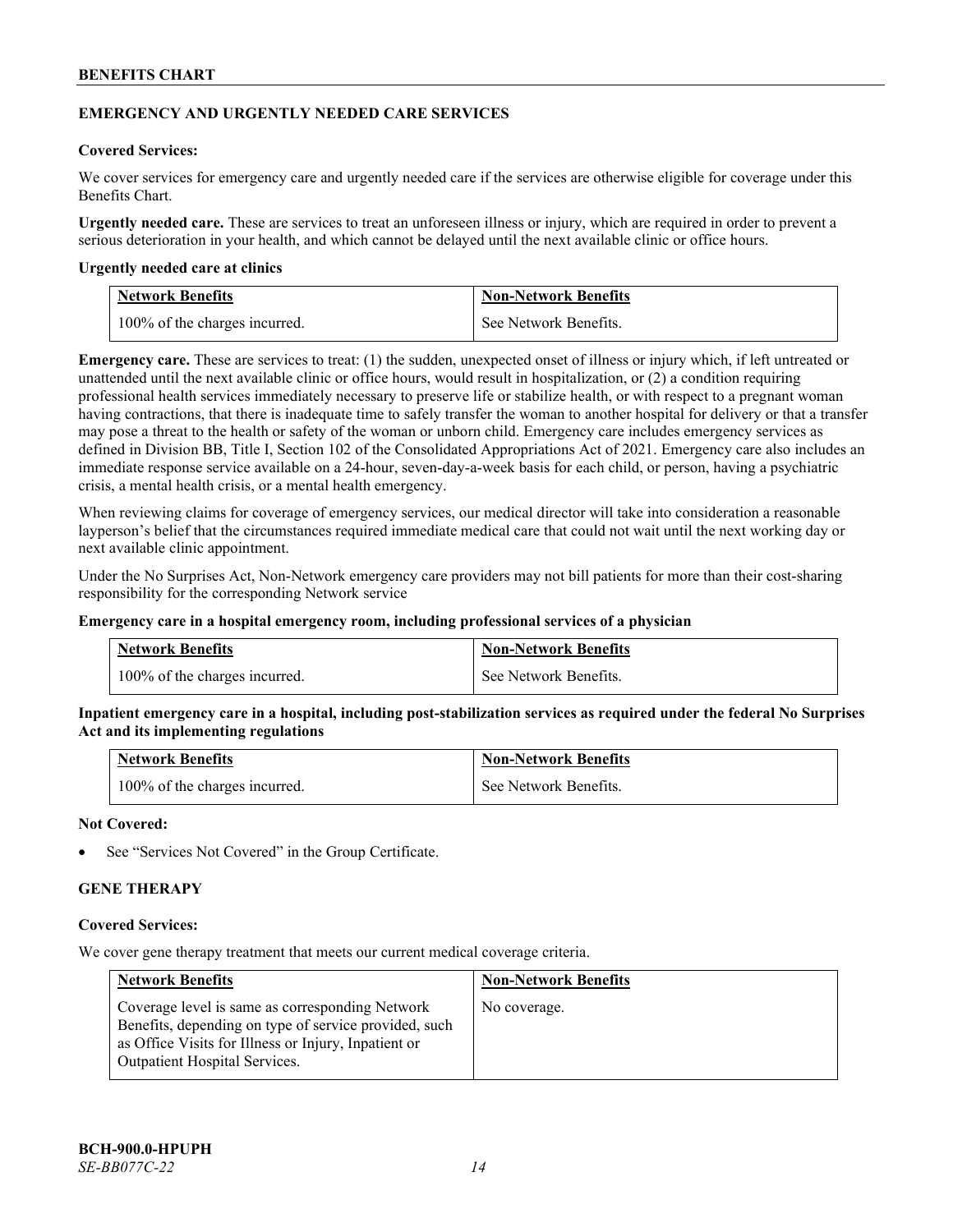# **Limitations:**

- Gene therapy must be provided by a designated provider.
- Specific types of gene therapy are limited to therapies and conditions specified in our medical coverage criteria.

# **Not Covered:**

See "Services Not Covered" in the Group Certificate.

# **HEALTH EDUCATION**

# **Covered Services:**

We cover education for preventive services and education for the management of chronic health problems (such as diabetes). Coverage includes medical nutrition therapy, that is provided by a certified, registered, or licensed health care professional working in a program consistent with the national standards of diabetes self-management education as established by the American Diabetes Association.

| <b>Network Benefits</b>                                     | <b>Non-Network Benefits</b>  |
|-------------------------------------------------------------|------------------------------|
| 100% of the charges incurred.<br>Deductible does not apply. | 50% of the charges incurred. |

# **Not Covered:**

See "Services Not Covered" in the Group Certificate.

# **HOME HEALTH SERVICES**

# **Covered Services:**

We cover the following services:

- Skilled nursing treatment in the home intended to provide a safe transition from other levels of care;
- Physical therapy, occupational therapy, speech therapy, respiratory therapy and other therapeutic services;
- Non-routine prenatal and postnatal services;
- Routine postnatal well child visits as described in the coverage criteria;
- Phototherapy services for newborns;
- Home health aide services and other eligible home health services when provided in your home if you are homebound (i.e., unable to leave home without considerable effort due to a medical condition). Lack of transportation does not constitute homebound status. For phototherapy services for newborns and high risk prenatal services, supplies and equipment are included;
- Total parenteral nutrition/intravenous ("TPN/IV") therapy, equipment, supplies and drugs in connection with IV therapy. IV line care kits are covered under Durable Medical Equipment. You do not need to be homebound to receive total parenteral nutrition/intravenous ("TPN/IV") therapy.
- Palliative care benefits. Palliative care includes symptom management, education and establishing goals of care. We waive the requirement that you be homebound for a limited number of home visits for palliative care (as shown in this Benefits Chart), if you have a life-threatening, non-curable condition which has a prognosis of survival of two years or less. Additional palliative care visits are eligible under the home health services benefit if you are homebound and meet all other requirements defined in this section.

Home health services are eligible and covered only when:

- medically necessary; and
- provided as rehabilitative care, terminal care or maternity care; and
- ordered by a physician, and included in the written home care plan.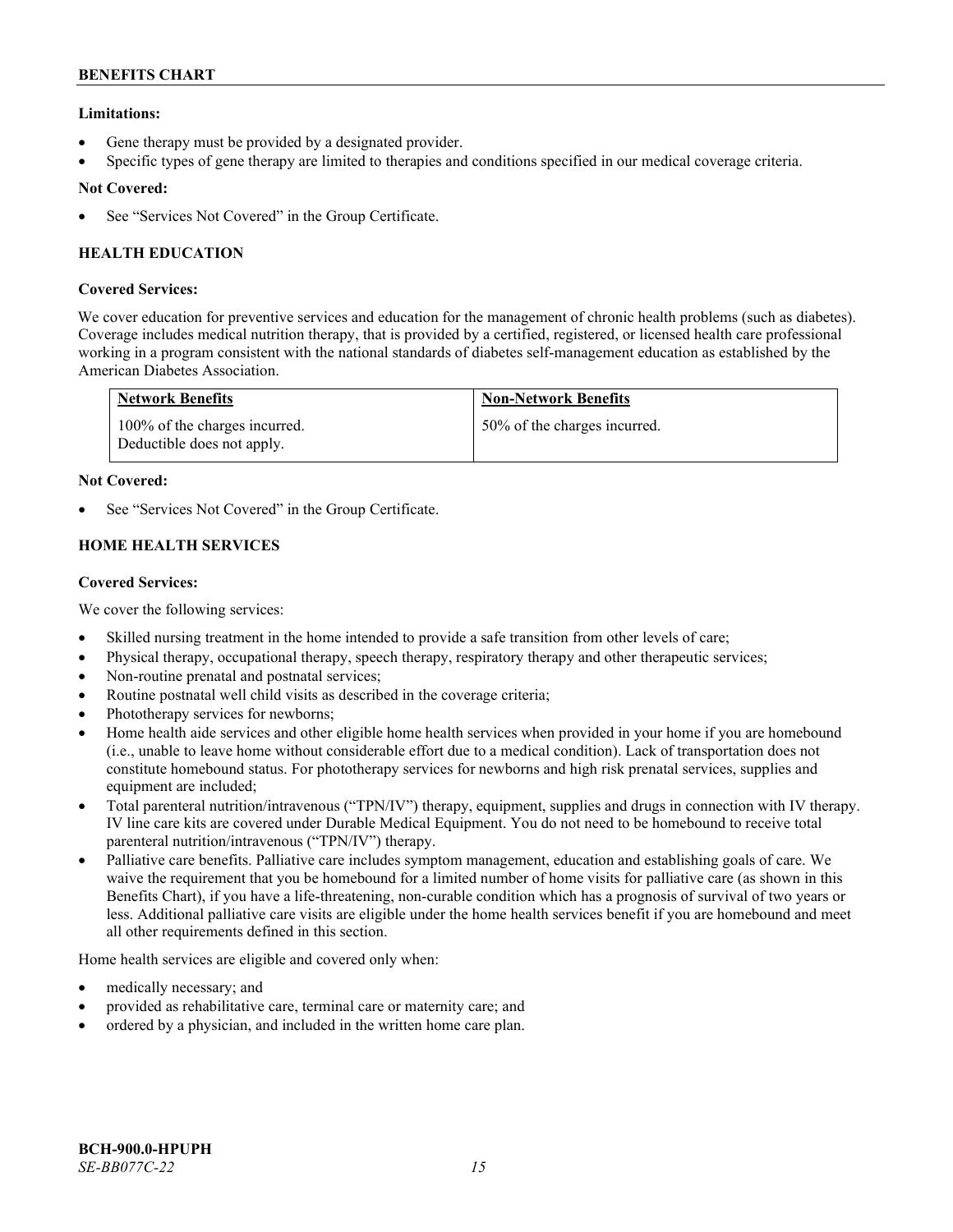**Physical therapy, occupational therapy, speech therapy, respiratory therapy, home health aide services and palliative care**

| <b>Network Benefits</b>       | <b>Non-Network Benefits</b>      |
|-------------------------------|----------------------------------|
| 100% of the charges incurred. | $150\%$ of the charges incurred. |

#### **TPN/IV therapy, skilled nursing services, non-routine prenatal/postnatal services and phototherapy**

| <b>Network Benefits</b>       | <b>Non-Network Benefits</b>  |
|-------------------------------|------------------------------|
| 100% of the charges incurred. | 50% of the charges incurred. |

#### **Routine postnatal well child visit**

| <b>Network Benefits</b>                                     | <b>Non-Network Benefits</b>  |
|-------------------------------------------------------------|------------------------------|
| 100% of the charges incurred.<br>Deductible does not apply. | 50% of the charges incurred. |

#### **Limitations:**

- Home health services are not provided as a substitute for a primary caregiver in the home or as relief (respite) for a primary caregiver in the home. We will not reimburse family members or residents in your home for the above services.
- A service shall not be considered a skilled nursing service merely because it is performed by, or under the direct supervision of, a licensed nurse. Where a service (such as tracheotomy suctioning or ventilator monitoring) or like services, can be safely and effectively performed by a non-medical person (or self-administered), without the direct supervision of a licensed nurse, the service shall not be regarded as a skilled nursing service, whether or not a skilled nurse actually provides the service. The unavailability of a competent person to provide a non-skilled service shall not make it a skilled service when a skilled nurse provides it. Only the skilled nursing component of so-called "blended" services (i.e. services which include skilled and non-skilled components) are covered under this Benefits Chart.

#### **Not Covered:**

- Financial or legal counseling services.
- Housekeeping or meal services in your home.
- Services provided by a family member or enrollee, or a resident in the enrollee's home.
- Vocational rehabilitation and recreational or educational therapy. Recreation therapy is therapy provided solely for the purpose of recreation, including but not limited to: (a) requests for physical therapy or occupational therapy to improve athletic ability, and (b) braces or guards to prevent sports injuries.
- See "Services Not Covered" in the Group Certificate.

# **HOSPICE SERVICES**

#### **Applicable definitions:**

**Part-time.** This is up to two hours of service per day, more than two hours is considered continuous care.

**Continuous care.** This is from two to twelve hours of service per day provided by a registered nurse, licensed practical nurse, or home health aide, during a period of crisis in order to maintain a terminally ill patient at home.

**Appropriate facility.** This is a nursing home, hospice residence, or other inpatient facility.

**Custodial care related to hospice services.** This means providing assistance in the activities of daily living and the care needed by a terminally ill patient which can be provided by primary caregiver (i.e., family member or friend) who is responsible for the patient's home care.

#### **Covered Services:**

**Hospice program.** We cover the services described below if you are terminally ill and accepted as a hospice program participant. You must meet the eligibility requirements of the program, and elect to receive services through the hospice program. If you elect to receive hospice services, you do so in lieu of curative treatment for your terminal illness for the period you are enrolled in the hospice program.

**BCH-900.0-HPUPH** *SE-BB077C-22 16*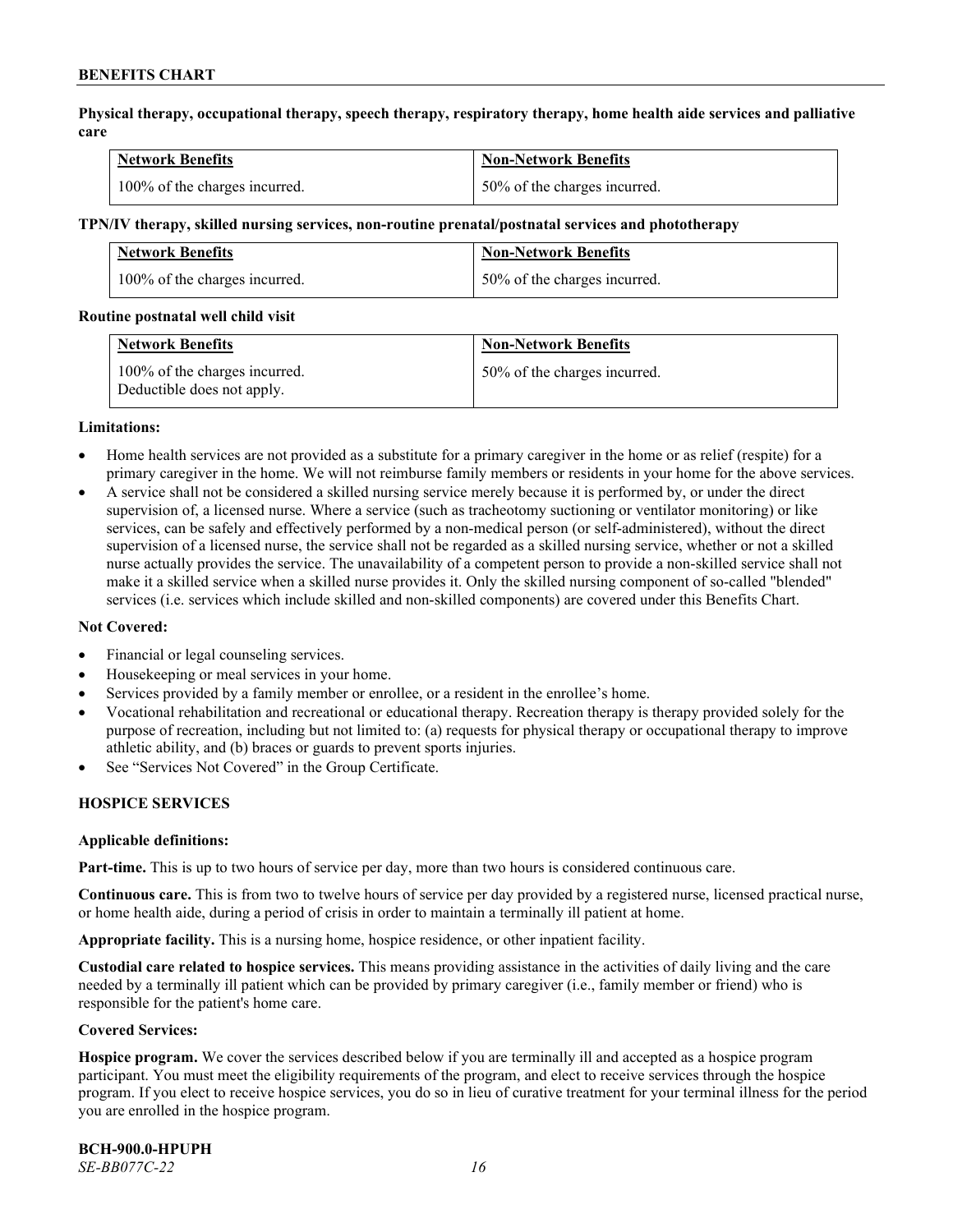**Eligibility:** In order to be eligible to be enrolled in the hospice program, you must: (1) be a terminally ill patient (prognosis of six months or less); (2) have chosen a palliative treatment focus (i.e., emphasizing comfort and supportive services rather than treatment attempting to cure the disease or condition); and (3) continue to meet the terminally ill prognosis as reviewed by our medical director or his or her designee over the course of care. You may withdraw from the hospice program at any time.

**Eligible services:** Hospice services include the following services provided in accordance with an approved hospice treatment plan.

- Inpatient services: We cover inpatient services in a hospice facility.
- Home health services:
	- o Part-time care provided in your home by an interdisciplinary hospice team (which may include a physician, nurse, social worker, and spiritual counselor) and medically necessary home health services are covered.
	- o One or more periods of continuous care in your home or in a setting which provides day care for pain or symptom management, when medically necessary, will be covered.
- Other services:
	- Respite care is covered for care in your home or in an appropriate facility, to give your primary caregivers (i.e., family members or friends) rest and/or relief when necessary in order to maintain a terminally ill patient at home.
	- o Medically necessary medications for pain and symptom management.
	- o Semi-electric hospital beds and other durable medical equipment are covered.
	- o Emergency and non-emergency care is covered.

| <b>Network Benefits</b>       | <b>Non-Network Benefits</b>  |
|-------------------------------|------------------------------|
| 100% of the charges incurred. | 50% of the charges incurred. |

Respite care is limited to five episodes, up to five days per episode. Inpatient hospice services are limited to 15 days per lifetime.

# **Not Covered:**

- Financial or legal counseling services.
- Housekeeping or meal services in your home.
- Custodial or maintenance care related to hospice services, whether provided in the home or in a nursing home.
- Any service not specifically described as covered services under this hospice services benefits.
- Any services provided by members of your family or residents in your home.
- See "Services Not Covered" in the Group Certificate.

# **HOSPITAL AND SKILLED NURSING FACILITY SERVICES**

#### **Covered Services:**

We cover services as described below.

#### **Medical or surgical hospital services**

**Inpatient hospital services:** We cover the following medical or surgical services, for the treatment of acute illness or injury, which require the level of care only provided in an acute care facility. These services must be authorized by a physician.

Inpatient hospital services include: room and board; the use of operating or maternity delivery rooms; intensive care facilities; newborn nursery facilities; general nursing care, anesthesia, laboratory and diagnostic imaging services, reconstructive surgery, radiation therapy, physical therapy, prescription drugs or other medications administered during treatment, blood and blood products (unless replaced), and blood derivatives, and other diagnostic or treatment related hospital services; physician and other professional medical and surgical services provided while in the hospital, including gender confirmation surgery that meets medical coverage criteria.

Services for items for personal convenience, such as television rental, are not covered.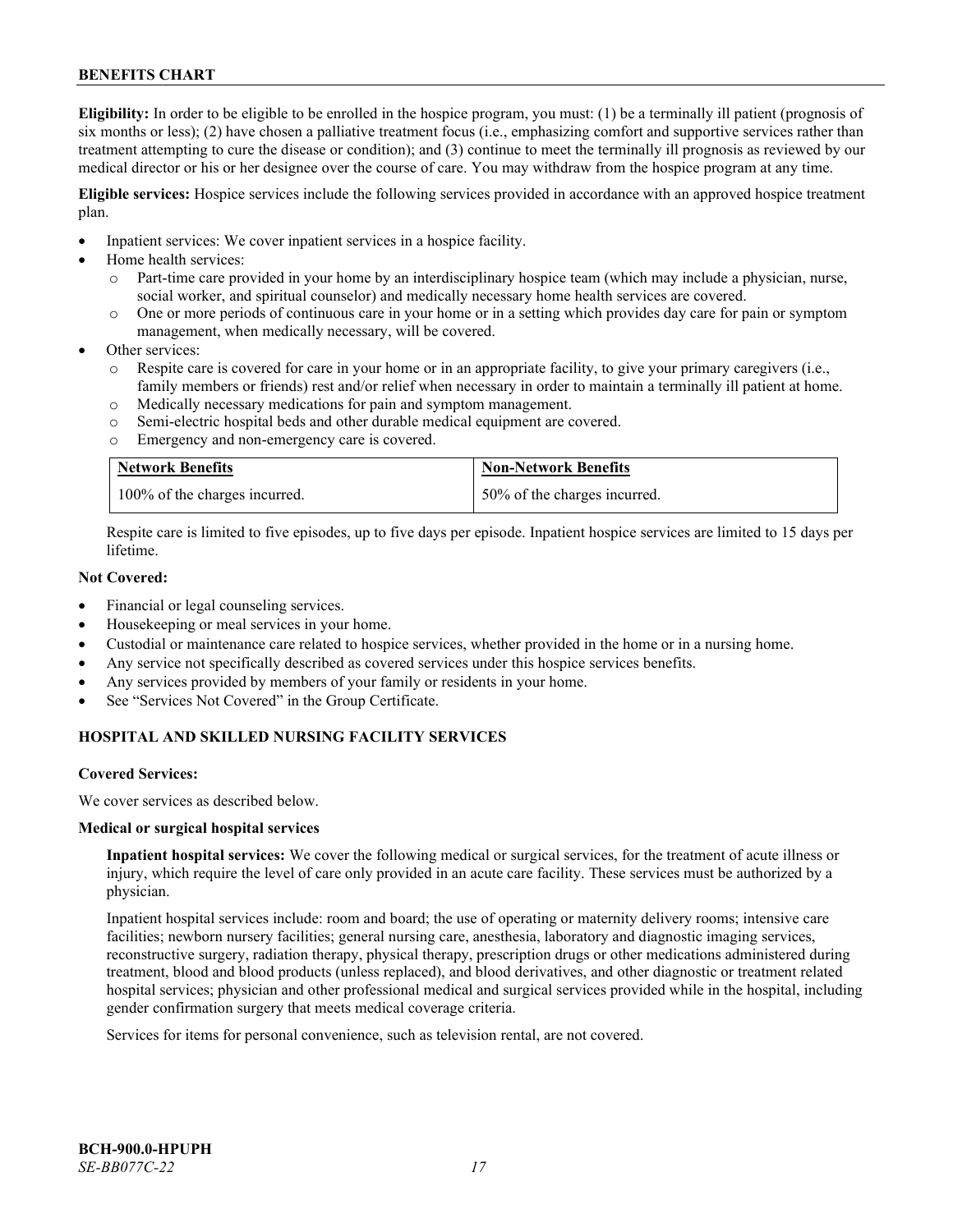Group health plans and health insurance issuers generally may not, under Federal law, restrict benefits for any hospital length of stay in connection with childbirth for the mother of newborn child to less than 48 hours following a vaginal delivery, or less than 96 hours following a caesarean section, excluding day of delivery. However, Federal law generally does not prohibit the mother's or newborn's attending provider, after consulting with the mother, from discharging the mother or her newborn earlier than 48 hours (or 96 hours as applicable). In any case plans and issuers may not, under Federal law, require that a provider obtain authorization from the plan or the insurance issuer for prescribing a length of stay not in excess of 48 hours (or 96 hours). A post-discharge follow-up visit is covered under the "Home Health Services" section under "Routine postnatal well child visit".

| <b>Network Benefits</b>       | <b>Non-Network Benefits</b>  |
|-------------------------------|------------------------------|
| 100% of the charges incurred. | 50% of the charges incurred. |

Each insured's admission or confinement, including that of a newborn child, is separate and distinct from the admission or confinement of any other insured.

**Outpatient hospital, ambulatory care or surgical facility services:** We cover the following medical and surgical services, for diagnosis or treatment of illness or injury on an outpatient basis. These services must be authorized by a physician.

Outpatient services include: use of operating rooms, maternity delivery rooms or other outpatient departments, rooms or facilities; and the following outpatient services: general nursing care, anesthesia, laboratory and diagnostic imaging services, reconstructive surgery, dialysis, radiation therapy, physical therapy, drugs administered during treatment, blood and blood products (unless replaced), and blood derivatives, and other diagnostic or treatment related outpatient services; physician and other professional medical and surgical services provided while an outpatient, including gender confirmation surgery that meets medical coverage criteria.

To see the benefit level for diagnostic imaging services, laboratory services and physical therapy, see the benefits under diagnostic imaging services, laboratory services and physical therapy.

| <b>Network Benefits</b>       | <b>Non-Network Benefits</b>  |
|-------------------------------|------------------------------|
| 100% of the charges incurred. | 50% of the charges incurred. |

**Skilled nursing facility care:** We cover room and board, daily skilled nursing and related ancillary services for post-acute treatment and rehabilitative care of illness or injury that meets medical coverage criteria. We also cover the costs of skilled nursing care in a hospital if the level of care needed by the insured has been reclassified from acute care to skilled nursing care and no designated skilled nursing care beds or swing beds are available in the hospital or in another hospital or health care facility within a thirty-mile radius of the hospital.

| <b>Network Benefits</b>       | <b>Non-Network Benefits</b>  |
|-------------------------------|------------------------------|
| 100% of the charges incurred. | 50% of the charges incurred. |

# **Not Covered:**

- Services for items for personal convenience, such as television rental, are not covered.
- See "Services Not Covered" in the Group Certificate.

# **INFERTILITY DIAGNOSIS**

#### **Covered Services:**

We cover the diagnosis of infertility. These services include diagnostic procedures and tests provided in connection with an infertility evaluation, office visits and consultations to diagnose infertility.

| <b>Network Benefits</b>       | <b>Non-Network Benefits</b>  |
|-------------------------------|------------------------------|
| 100% of the charges incurred. | 50% of the charges incurred. |

Coverage is limited to office visits and consultations to diagnose infertility. Treatment is not covered.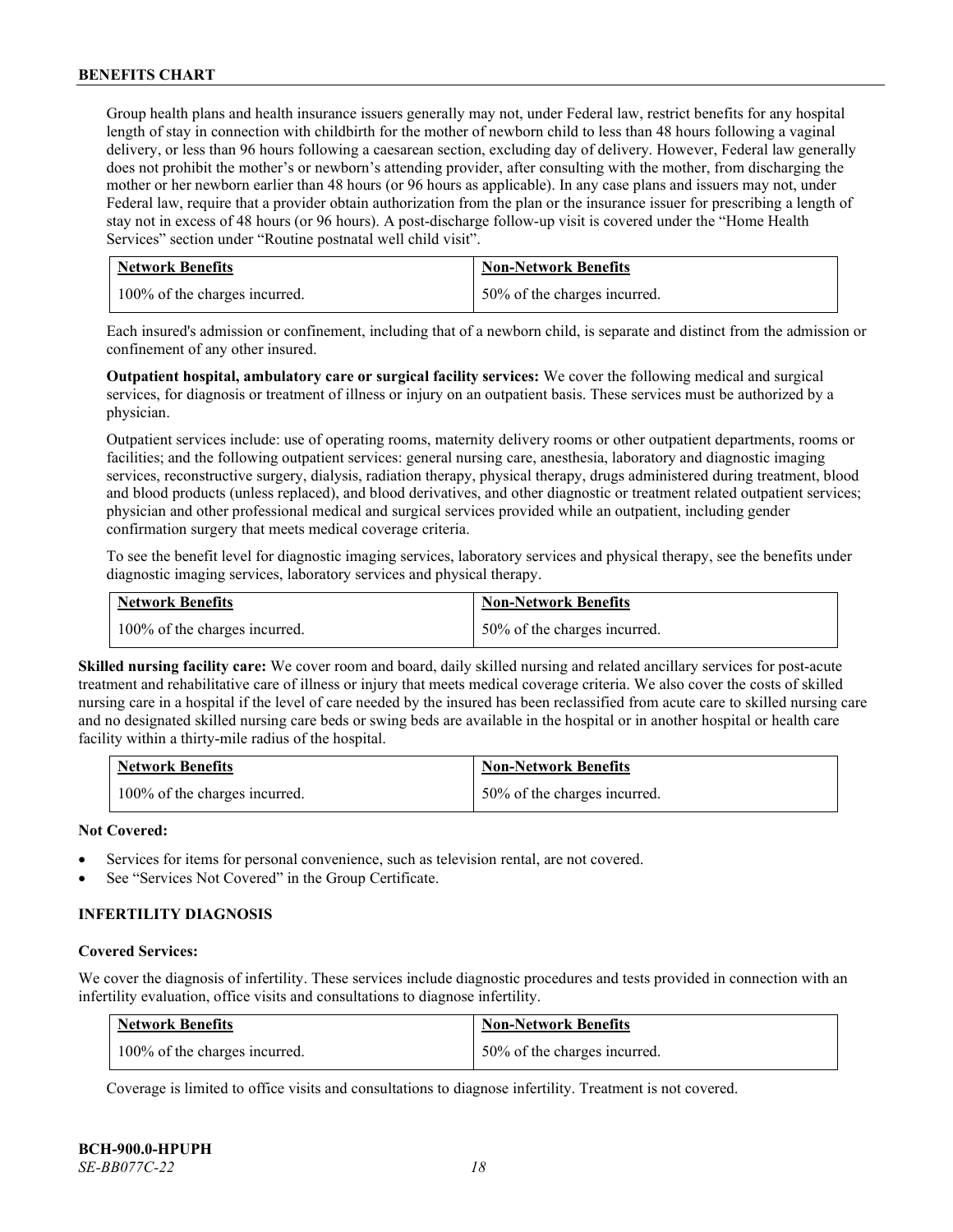# **Not Covered:**

- Infertility/fertility treatment, including but not limited to, office visits, laboratory services, diagnostic imaging services and fertility drugs; reversal of sterilization; and sperm, ova or embryo acquisition, retrieval or storage; however, we cover office visits and consultations to diagnose infertility.
- Services related to the establishment of surrogate pregnancy and fees for a surrogate. However, pregnancy and maternity services are covered for an insured under this Benefits Chart, including a surrogate pregnancy.
- See "Services Not Covered" in the Group Certificate.

# **LABORATORY SERVICES**

#### **Covered Services:**

We cover laboratory tests when ordered by a provider and provided in a clinic or outpatient hospital facility (to see the benefit level for inpatient hospital or skilled nursing facility services, see benefits under Inpatient Hospital and Skilled Nursing Facility Services).

#### **Prostate-specific antigen (PSA) testing**

| Network Benefits              | Non-Network Benefits          |
|-------------------------------|-------------------------------|
| 100% of the charges incurred. | 150% of the charges incurred. |

#### **All other laboratory services**

#### **Services for illness or Injury**

| <b>Network Benefits</b>          | <b>Non-Network Benefits</b>  |
|----------------------------------|------------------------------|
| $100\%$ of the charges incurred. | 50% of the charges incurred. |

#### **Preventive services**

Laboratory services associated with preventive services are covered at the benefit level shown in the "Preventive Services" section of this Benefits Chart.

# **Not Covered:**

See "Services Not Covered" in the Group Certificate.

# **MASTECTOMY RECONSTRUCTION BENEFIT**

#### **Covered Services:**

We cover reconstruction of the breast on which the mastectomy has been performed; surgery and reconstruction of the other breast to produce symmetrical appearance, and prostheses and physical complications of all stages of mastectomy, including lymphedemas.

| <b>Network Benefits</b>                              | <b>Non-Network Benefits</b>                           |
|------------------------------------------------------|-------------------------------------------------------|
| Coverage level is same as corresponding Network      | Coverage level is same as corresponding Non-Network   |
| Benefits, depending on type of service provided such | Benefits, depending on type of service provided, such |
| as Office Visits for Illness or Injury, Inpatient or | as Office Visits for Illness or Injury, Inpatient or  |
| Outpatient Hospital Services.                        | Outpatient Hospital Services.                         |

#### **Not Covered:**

See "Services Not Covered" in the Group Certificate.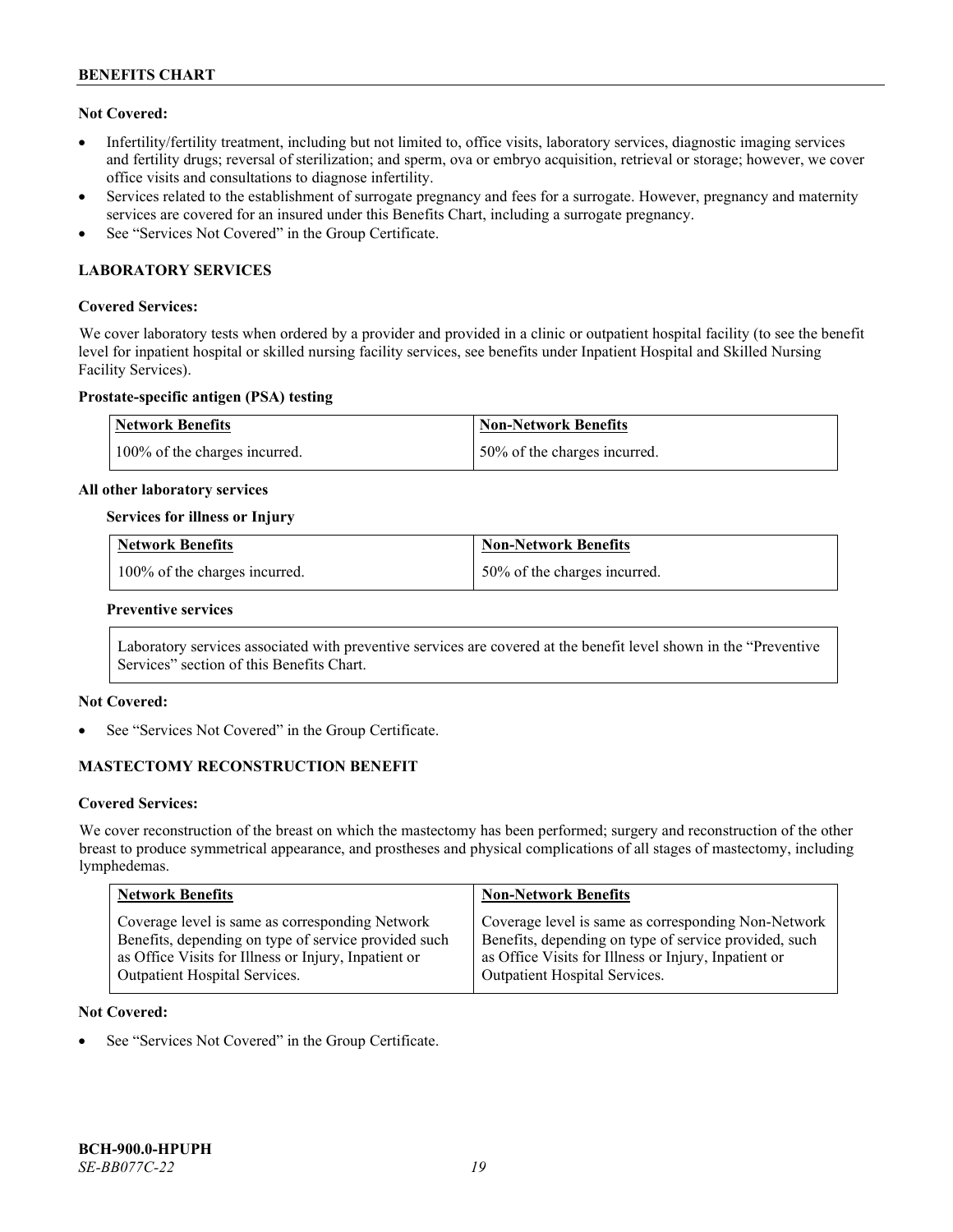# **MEDICATION THERAPY DISEASE MANAGEMENT PROGRAM**

# **Covered Services:**

If you meet our criteria for coverage, you may qualify for our medication therapy disease management program.

The program covers consultations with a designated pharmacist.

Covered services are based on established medical policies, which are subject to periodic review and modification by the medical directors. These medical policies (medical coverage criteria) are available by logging on to your account at [HealthPartnersUnityPointHealth.com](https://www.healthpartnersunitypointhealth.com/) or by calling Member Services.

| <b>Network Benefits</b>                                     | <b>Non-Network Benefits</b> |
|-------------------------------------------------------------|-----------------------------|
| 100% of the charges incurred.<br>Deductible does not apply. | No coverage.                |

#### **Not Covered:**

See "Services Not Covered" in the Group Certificate.

# **OFFICE VISITS FOR ILLNESS OR INJURY**

#### **Covered Services:**

We cover the following when medically necessary: professional medical and surgical services and related supplies, including biofeedback, of physicians and other health care providers; obstetric/gynecological (OB/GYN) services, blood and blood products (unless replaced) and blood derivatives.

We cover diagnosis and treatment of illness or injury to the eyes. Where contact or eyeglass lenses are prescribed as medically necessary for the post-operative treatment of cataracts or for the treatment of aphakia, acute or chronic corneal pathology, or keratoconus, we cover the initial evaluation, lenses and fitting. Insureds must pay for lens replacement beyond the initial pair.

We cover allergy testing based on established medical policies.

Services received via video, e-visits or telephone are covered under the "Telehealth/Telemedicine Services" section of this Benefits Chart.

# **Office visits**

| <b>Network Benefits</b>       | <b>Non-Network Benefits</b>  |
|-------------------------------|------------------------------|
| 100% of the charges incurred. | 50% of the charges incurred. |

#### **Convenience clinics**

| <b>Network Benefits</b>       | <b>Non-Network Benefits</b>  |
|-------------------------------|------------------------------|
| 100% of the charges incurred. | 50% of the charges incurred. |

#### **Injections administered in a physician's office, other than immunizations**

#### **Allergy injections**

| <b>Network Benefits</b>       | <b>Non-Network Benefits</b>  |
|-------------------------------|------------------------------|
| 100% of the charges incurred. | 50% of the charges incurred. |

#### **All other injections**

| <b>Network Benefits</b>       | <b>Non-Network Benefits</b>  |
|-------------------------------|------------------------------|
| 100% of the charges incurred. | 50% of the charges incurred. |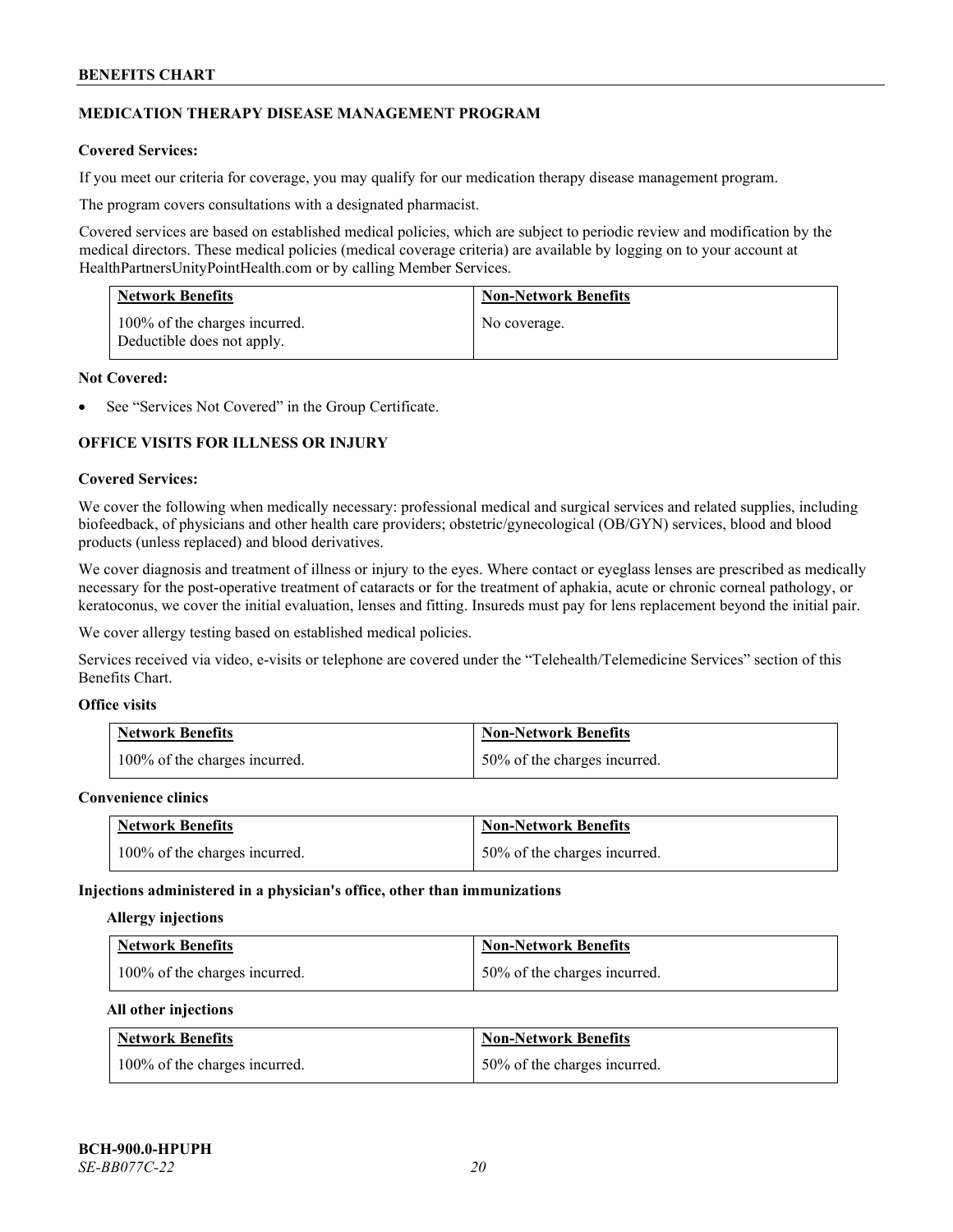# **Not Covered:**

- Court ordered treatment.
- See "Services Not Covered" in the Group Certificate.

# **PEDIATRIC EYEWEAR**

# **Covered Services:**

We cover pediatric eyewear for children.

Routine eye exams are covered under the "Preventive Services" section of this Benefits Chart.

| <b>Network Benefits</b>       | <b>Non-Network Benefits</b> |
|-------------------------------|-----------------------------|
| 100% of the charges incurred. | No coverage.                |

# **Limitations:**

- Coverage under this provision will continue until the end of the month in which the child turns age 19.
- Limited to one of the following per calendar year:
	- o one pair of eyeglasses, including one set of prescription lenses, frames from our designated eyewear collection, and anti-scratch coating; or
	- o one pair of non-disposable contact lenses; or
	- a one-year supply of disposable contact lenses.
- Contact lens fittings are limited to two per calendar year.

# **Not Covered:**

- Frames that are not included in our designated eyewear collection. However, one pair of lenses will be covered if an insured chooses frames outside our designated eyewear collection.
- More than one pair of lenses or frames or non-disposable contacts per calendar year, regardless of the reason. This includes replacement of eyeglasses or contact lenses due to loss, breakage, theft, or change in prescription.
- Safety glasses or goggles for sports or vocational reasons.
- Upgrades including, but not limited to, UV protection and no-line multifocal lenses.
- See "Services Not Covered" in the Group Certificate.

# **PHYSICAL THERAPY, OCCUPATIONAL THERAPY AND SPEECH THERAPY**

# **Covered Services:**

We cover the following physical therapy, occupational therapy and speech therapy services:

- Medically necessary rehabilitative care to correct the effects of illness or injury.
- Habilitative care rendered for congenital, developmental or medical conditions which have significantly limited the successful initiation of normal speech and normal motor development.

Massage therapy which is performed in conjunction with other treatment/modalities by a physical or occupational therapist, is part of a prescribed treatment plan and is not billed separately is covered.

We cover services provided in a clinic. We also cover physical therapy provided in an outpatient hospital facility. To see the benefit level for inpatient hospital or skilled nursing facility services, see benefits under the "Inpatient Hospital and Skilled Nursing Facility Services" section in this Benefits Chart.

# **Rehabilitative care**

| <b>Network Benefits</b>       | <b>Non-Network Benefits</b>  |
|-------------------------------|------------------------------|
| 100% of the charges incurred. | 50% of the charges incurred. |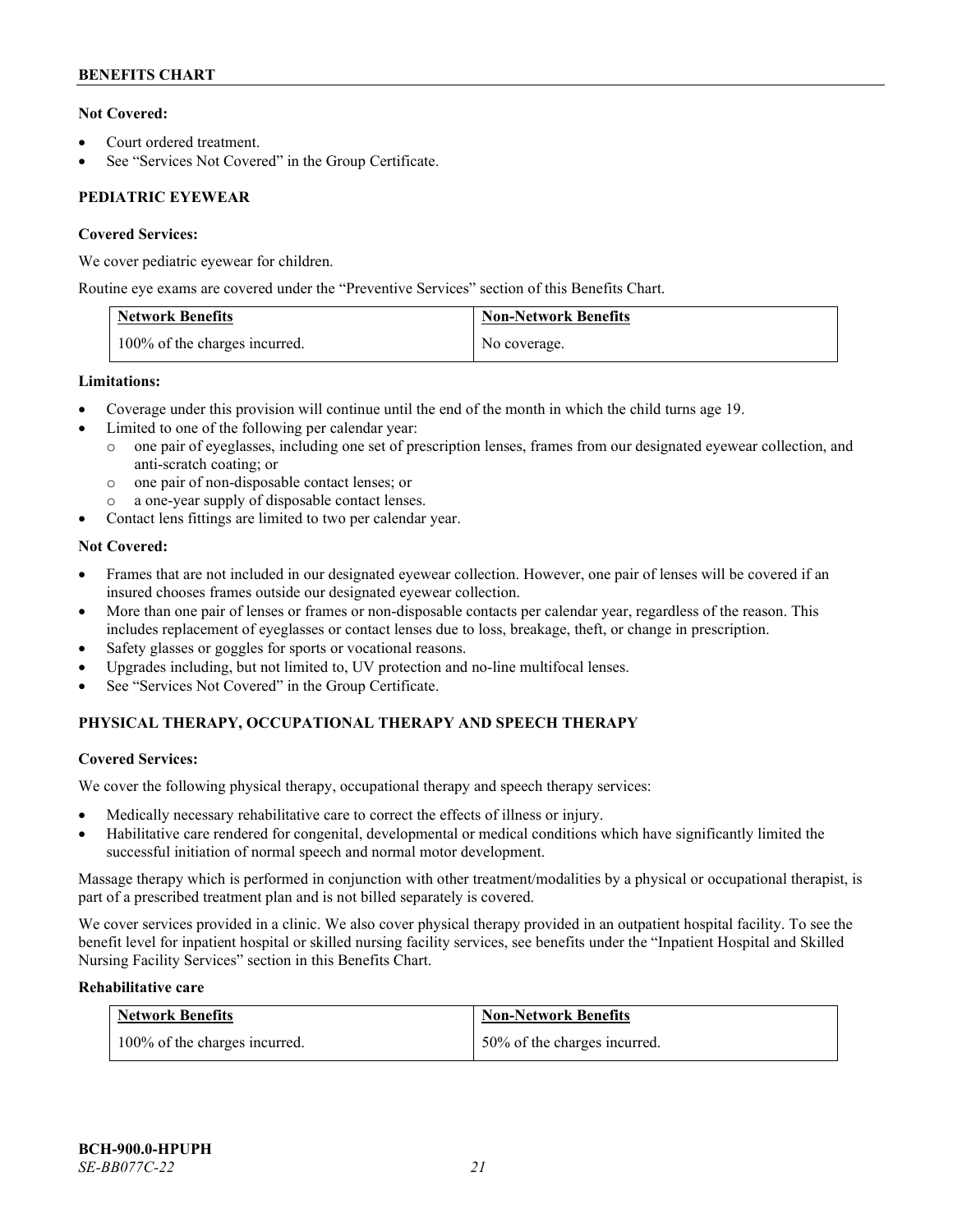#### **Habilitative care**

| <b>Network Benefits</b>       | <b>Non-Network Benefits</b>  |
|-------------------------------|------------------------------|
| 100% of the charges incurred. | 50% of the charges incurred. |

# **Not Covered:**

- Massage therapy for the purpose of comfort or convenience of the insured.
- See "Services Not Covered" in the Group Certificate.

# **PRE-DIABETES DISEASE MANAGEMENT PROGRAM**

#### **Covered Services:**

If you meet our criteria for coverage, you may qualify for the Pre-diabetes Disease Management program through Omada Health. The program covers group health coaching which focuses on weight loss, exercise, behavior modification and health education at select locations determined by the plan.

| Network Benefits                                            | <b>Non-Network Benefits</b> |
|-------------------------------------------------------------|-----------------------------|
| 100% of the charges incurred.<br>Deductible does not apply. | Not applicable.             |

#### **Not Covered:**

See "Services Not Covered" in the Group Certificate.

# **PRESCRIPTION DRUG SERVICES**

#### **Covered Services:**

We cover prescription drugs and medications, which can be self-administered or are administered in a physician's office. We cover off-label use of formulary drugs to treat cancer if the drug is recognized for the treatment of cancer in an authoritative compendia used by the Medicare program and when an appropriate level of evidence or medical necessity is met.

#### **For Network Benefits, drugs and medications must be obtained at a Network Pharmacy.**

**If a copayment is required, you must pay one copayment for each 31-day supply, or portion thereof, unless otherwise indicated below.**

# **Outpatient drugs (except as specified below)**

| <b>Network Benefits</b>                                                                                                                                     | <b>Non-Network Benefits</b>  |
|-------------------------------------------------------------------------------------------------------------------------------------------------------------|------------------------------|
| 100% of the charges incurred for formulary drugs.                                                                                                           | 50% of the charges incurred. |
| Formulary insulin is considered preventive and is not<br>subject to the deductible. In no event will your cost for<br>a formulary insulin drug exceed \$25. |                              |
| Non-formulary drugs are covered at 80% of the<br>charges incurred.                                                                                          |                              |

#### **Mail order drugs**

| <b>Network Benefits</b>                                                                                                                                                                                                                               | <b>Non-Network Benefits</b>                                                                                                |
|-------------------------------------------------------------------------------------------------------------------------------------------------------------------------------------------------------------------------------------------------------|----------------------------------------------------------------------------------------------------------------------------|
| For your convenience, you may also get up to a 93-day<br>supply of outpatient prescription drugs that can be self-<br>administered through the designated mail order service.<br>Specialty drugs are not available through the mail order<br>service. | Mail order drugs are only available through the<br>designated mail order service.<br>See Network mail order drugs benefit. |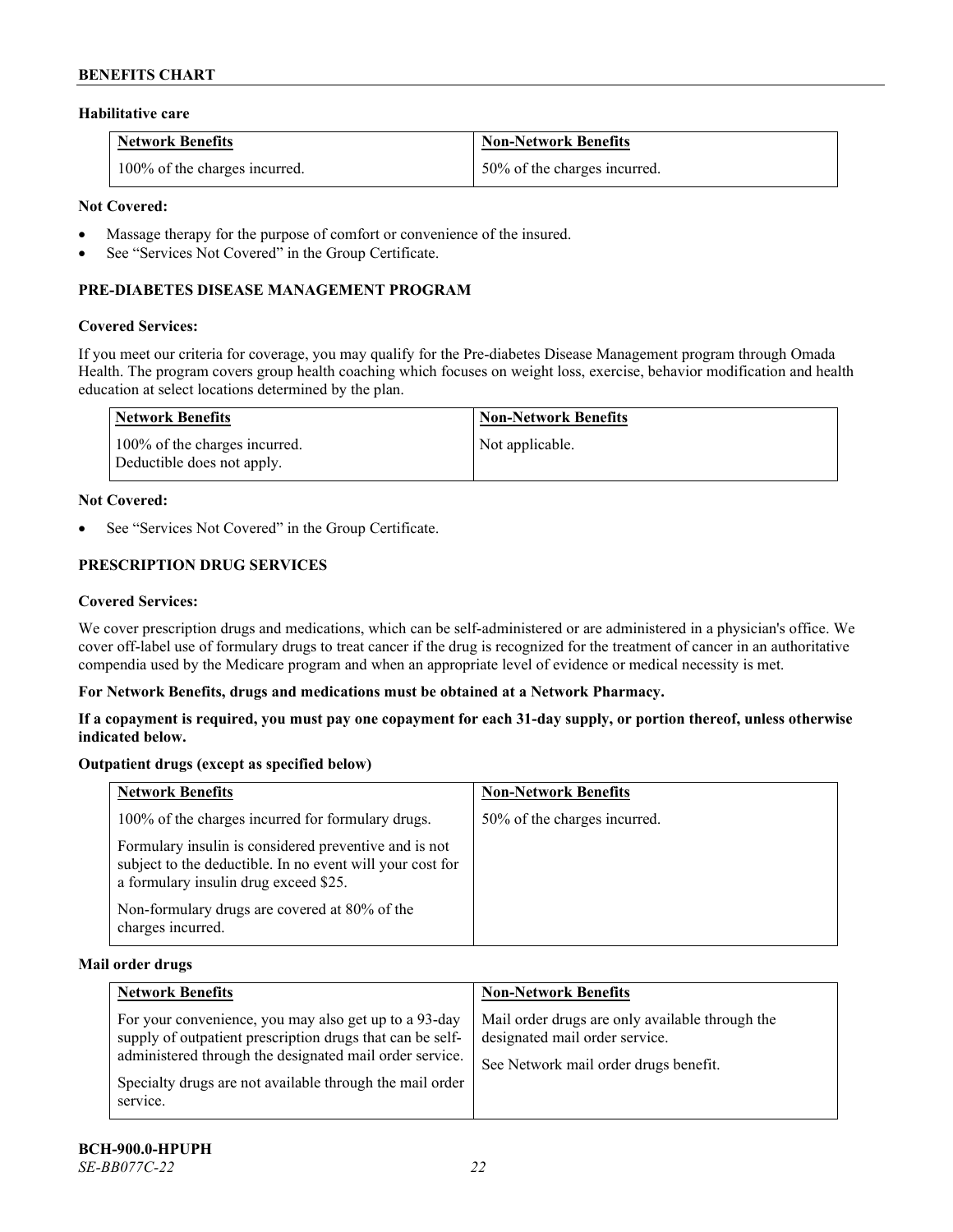# **Specialty drugs that are self-administered**

| <b>Network Benefits</b>                                                                                                                    | <b>Non-Network Benefits</b> |
|--------------------------------------------------------------------------------------------------------------------------------------------|-----------------------------|
| 100% of the charges incurred.                                                                                                              | No coverage.                |
| For Network Benefits, specialty drugs are limited to<br>drugs on the specialty drug list and must be obtained<br>from a designated vendor. |                             |

# **Drugs for treatment of growth deficiency**

| <b>Network Benefits</b>                                                                                                                            | <b>Non-Network Benefits</b>  |
|----------------------------------------------------------------------------------------------------------------------------------------------------|------------------------------|
| 100% of the charges incurred.                                                                                                                      | 50% of the charges incurred. |
| For Network Benefits, growth deficiency drugs are<br>limited to drugs on the specialty drug list and must be<br>obtained from a designated vendor. |                              |

**Tobacco cessation drugs are covered for all FDA-approved tobacco cessation drugs (including over-the-counter drugs) for a minimum of 90 days.** Must be prescribed by a physician or legally authorized health care provider and purchased at a pharmacy.

| <b>Network Benefits</b>                                     | <b>Non-Network Benefits</b>  |
|-------------------------------------------------------------|------------------------------|
| 100% of the charges incurred.<br>Deductible does not apply. | 50% of the charges incurred. |

# **Contraceptive drugs**

| <b>Network Benefits</b>                                                                                                                                         | <b>Non-Network Benefits</b>  |
|-----------------------------------------------------------------------------------------------------------------------------------------------------------------|------------------------------|
| 100% of the charges incurred for formulary drugs.<br>Deductible does not apply.                                                                                 | 50% of the charges incurred. |
| If a physician requests that a non-formulary<br>contraceptive drug be dispensed as written, the drug<br>will be covered at 100%, not subject to the deductible. |                              |

**ACA preventive medications.** We cover preventive medications currently recommended by USPSTF with an A or B rating if they are prescribed by your medical provider and they are listed on our Commercial ACA Preventive Drug List. Preventive medications are subject to periodic review and modification. Changes would be effective in accordance with the federal rules and reflected in our current medical coverage criteria for preventive care services.

| <b>Network Benefits</b>                                     | <b>Non-Network Benefits</b>  |
|-------------------------------------------------------------|------------------------------|
| 100% of the charges incurred.<br>Deductible does not apply. | 50% of the charges incurred. |

#### **Limitations:**

- Certain drugs may require prior authorization as indicated on the formulary. We may require prior authorization for the drug and also the site where the drug will be provided. Certain drugs are subject to our utilization review process and quantity limits as indicated on our formulary.
- Certain non-formulary drugs require prior authorization. In addition, certain drugs may be subject to any quantity limits applied as part of our trial program. The trial drug program applies to new prescriptions for certain drugs which have high toxicity, low tolerance, high costs and/or high potential for waste. Trial drugs are indicated on the formulary and/or the specialty drug list. Your first fill of a trial drug may be limited to less than a month supply. If the drug is well tolerated and effective, you will receive the remainder of your first month supply.
- If an insured requests a brand name drug when there is a generic equivalent, the brand name drug will be covered up to the charge that would apply to the generic drug, minus any required copayment. If a physician requests that a brand name drug be dispensed as written, the drug will be paid at the non-formulary benefit.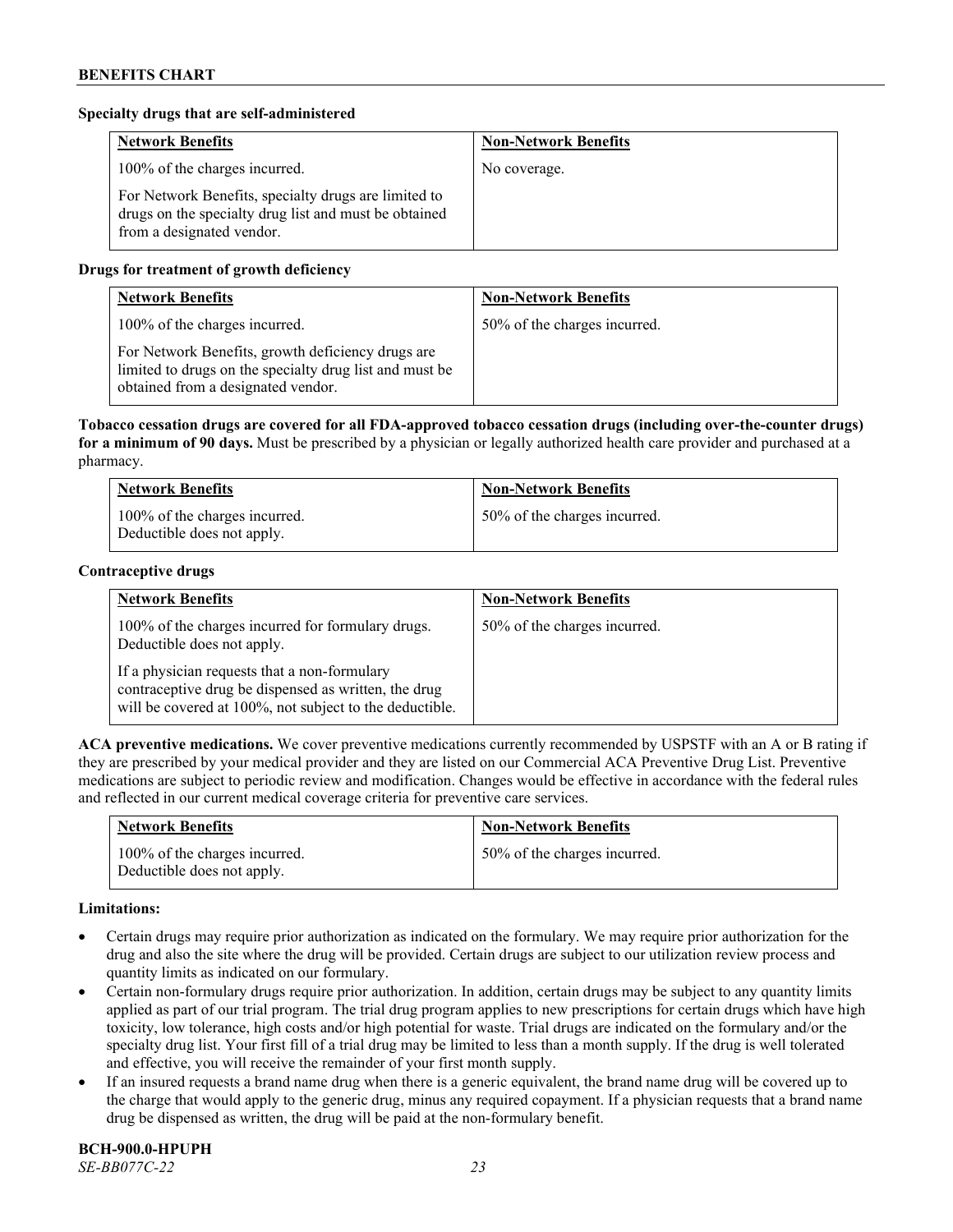- We may require insureds to try over-the-counter (OTC) drug alternatives before approving more costly formulary prescription drugs.
- Unless otherwise specified in the "Prescription Drug Services" section, you may receive up to a 31-day supply per prescription.
- A 93-day supply will be covered and dispensed only at pharmacies that participate in our extended day supply program.
- New prescriptions to treat certain chronic conditions are limited to a 31-day supply.
- No more than a 31-day supply of specialty drugs will be covered and dispensed at a time, unless it is a manufacturer supplied drug that cannot be split that supplies the insured with more than a 31-day supply.

# **Not Covered:**

- Replacement of prescription drugs, medications, equipment and supplies due to loss, damage or theft.
- Nonprescription (over the counter) drugs or medications, including, but not limited to, vitamins, supplements, homeopathic remedies, and non-FDA approved drugs, unless listed on the formulary and prescribed by a physician or legally authorized health care provider under applicable state and federal law. We cover off-label use of drugs to treat cancer as specified in the "Prescription Drug Services" section of this Benefits Chart. This exclusion does not include over-the-counter contraceptives for women as allowed under the Affordable Care Act when the insured obtains a prescription for the item. In addition, if the insured obtains a prescription, this exclusion does not include aspirin to prevent cardiovascular disease for men and women of certain ages; folic acid supplements for women who may become pregnant; fluoride chemoprevention supplements for children without fluoride in their water source; and iron supplements for children ages 6-12 months old who are at risk for anemia.
- All drugs used for sexual dysfunction.
- Fertility drugs.
- Medical cannabis.
- Drugs on the Excluded Drug List. The Excluded Drug List includes select drugs within a therapy class that are not eligible for coverage. This includes drugs that may be excluded for certain indications. The Excluded Drug List is available a[t HealthPartnersUnityPointHealth.com.](https://www.healthpartnersunitypointhealth.com/)
- Drugs that are newly approved by the FDA until they are reviewed and approved by HealthPartners UnityPoint Health Pharmacy and Therapeutics Committee.
- Medical devices approved by the FDA will not be covered under the "Prescription Drug Services" section unless they are on our formulary. Covered medical devices are generally submitted and reimbursed under your medical benefits.
- See "Services Not Covered" in the Group Certificate.

# **PREVENTIVE SERVICES**

# **Applicable definitions:**

**Routine preventive services** are routine healthcare services that include screenings, check-ups and counseling to prevent illness, disease or other health problems before symptoms occur.

**Diagnostic services** are services to help a provider understand your symptoms, diagnose illness and decide what treatment may be needed. They may be the same services that are listed as preventive services, but they are being used as diagnostic services. Your provider will determine if these services are preventive or diagnostic. These services are not preventive if received as part of a visit to diagnose, manage or maintain an acute or chronic medical condition, illness or injury. When that occurs, unless otherwise indicated below, standard deductibles, copayments or coinsurance apply.

# **Covered Services:**

We cover preventive services which meet any of the requirements under the Affordable Care Act (ACA) shown in the bulleted items below. These preventive services are covered at 100% under the network benefits with no deductible, copayments or coinsurance. If a preventive service is not required by the ACA and it is covered at a lower benefit level, it will be specified below. Preventive benefits mandated under the ACA are subject to periodic review and modification. Changes would be effective in accordance with the federal rules. Preventive services mandated by the ACA include:

- Evidence-based items or services that have in effect a rating of A or B in the current recommendations of the United States Preventive Services Task Force with respect to the individual;
- Immunizations for routine use in children, adolescents and adults that have in effect a recommendation from the Advisory Committee on Immunization Practices of the Centers for Disease Control and Prevention with respect to the individual;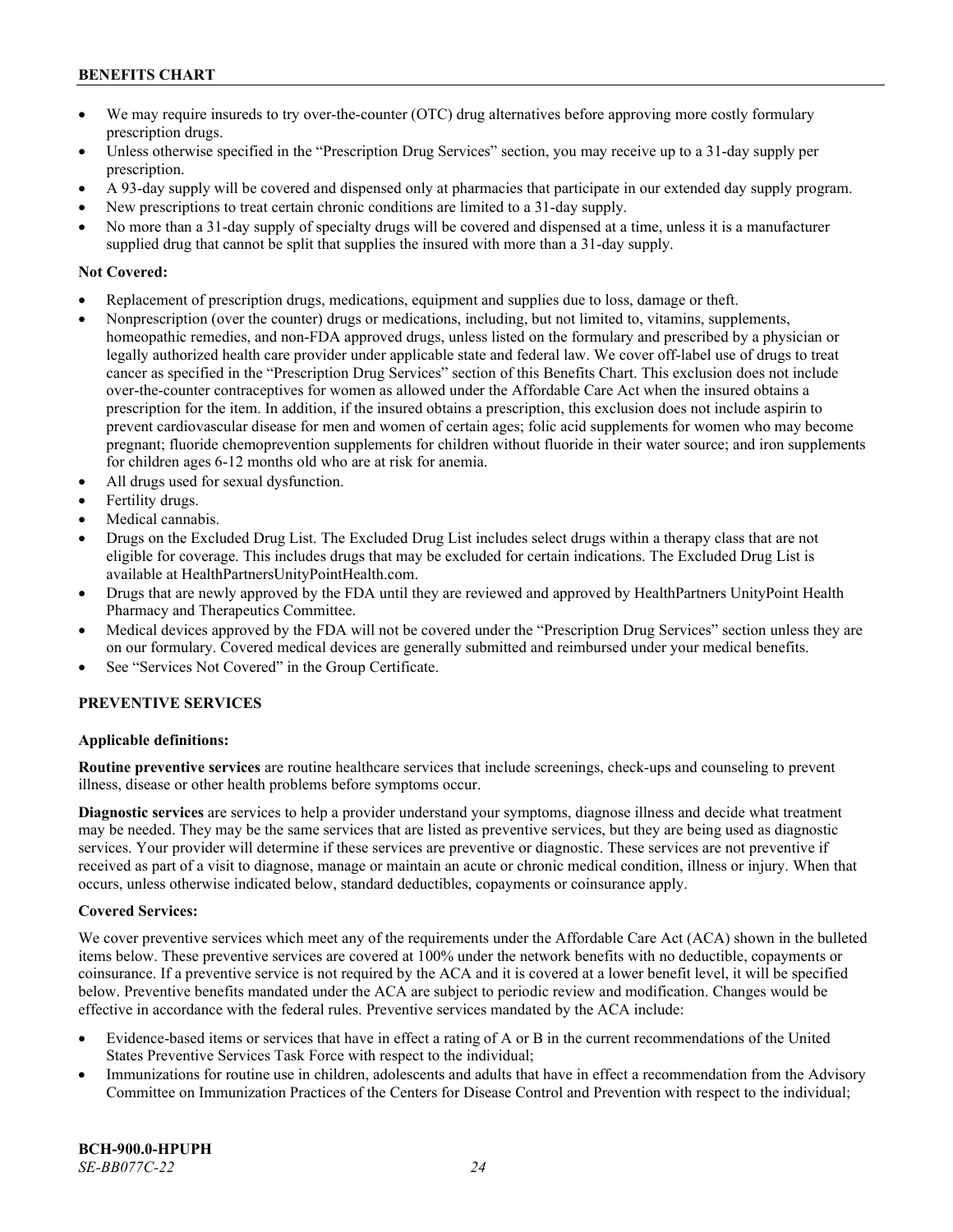- With respect to infants, children and adolescents, evidence-informed preventive care and screenings provided for in comprehensive guidelines supported by the Health Resources and Services Administration; and
- With respect to women, preventive care and screenings provided for in comprehensive guidelines supported by the Health Resources and Services Administration.

Covered services are based on established medical policies, which are subject to periodic review and modification by the medical or dental directors. These medical policies (medical coverage criteria) are available by calling Member Services, or logging on to your account at [HealthPartnersUnityPointHealth.com.](https://www.healthpartnersunitypointhealth.com/)

#### **ACA and state mandated preventive services are covered as follows:**

**Routine health exams and periodic health assessments.** A physician or health care provider will counsel you as to how often health assessments are needed based on age, sex and health status. This includes screening and counseling for tobacco use and all FDA approved tobacco cessation medications including over-the-counter drugs (as shown in the "Prescription Drug Services" section).

| <b>Network Benefits</b>                                     | <b>Non-Network Benefits</b>  |
|-------------------------------------------------------------|------------------------------|
| 100% of the charges incurred.<br>Deductible does not apply. | 50% of the charges incurred. |

**Child health supervision services.** This includes pediatric preventive services such as newborn screenings, appropriate immunizations (including HPV immunizations), developmental assessments and laboratory services appropriate to the age of the child from birth to 72 months and appropriate immunizations to age 18.

| <b>Network Benefits</b>                                     | <b>Non-Network Benefits</b>  |
|-------------------------------------------------------------|------------------------------|
| 100% of the charges incurred.<br>Deductible does not apply. | 50% of the charges incurred. |

#### **Routine prenatal care and exams**

| <b>Network Benefits</b>                                     | <b>Non-Network Benefits</b>  |
|-------------------------------------------------------------|------------------------------|
| 100% of the charges incurred.<br>Deductible does not apply. | 50% of the charges incurred. |

**Routine postnatal care.** This includes health exams, assessments, education and counseling relating to the period immediately after childbirth.

| <b>Network Benefits</b> |                                                             | <b>Non-Network Benefits</b>  |
|-------------------------|-------------------------------------------------------------|------------------------------|
|                         | 100% of the charges incurred.<br>Deductible does not apply. | 50% of the charges incurred. |

**Routine screening procedures for cancer.** This includes colorectal screening or other cancer screenings recommended by the USPSTF with an A or B rating. Women's preventive health services below describe additional routine screening procedures for cancer.

| <b>Network Benefits</b>                                     | <b>Non-Network Benefits</b>  |
|-------------------------------------------------------------|------------------------------|
| 100% of the charges incurred.<br>Deductible does not apply. | 50% of the charges incurred. |

**Professional voluntary family planning services.** This includes services to prevent or delay a pregnancy, including counseling and education. Services must be provided by a licensed provider.

| Network Benefits                                            | <b>Non-Network Benefits</b>  |
|-------------------------------------------------------------|------------------------------|
| 100% of the charges incurred.<br>Deductible does not apply. | 50% of the charges incurred. |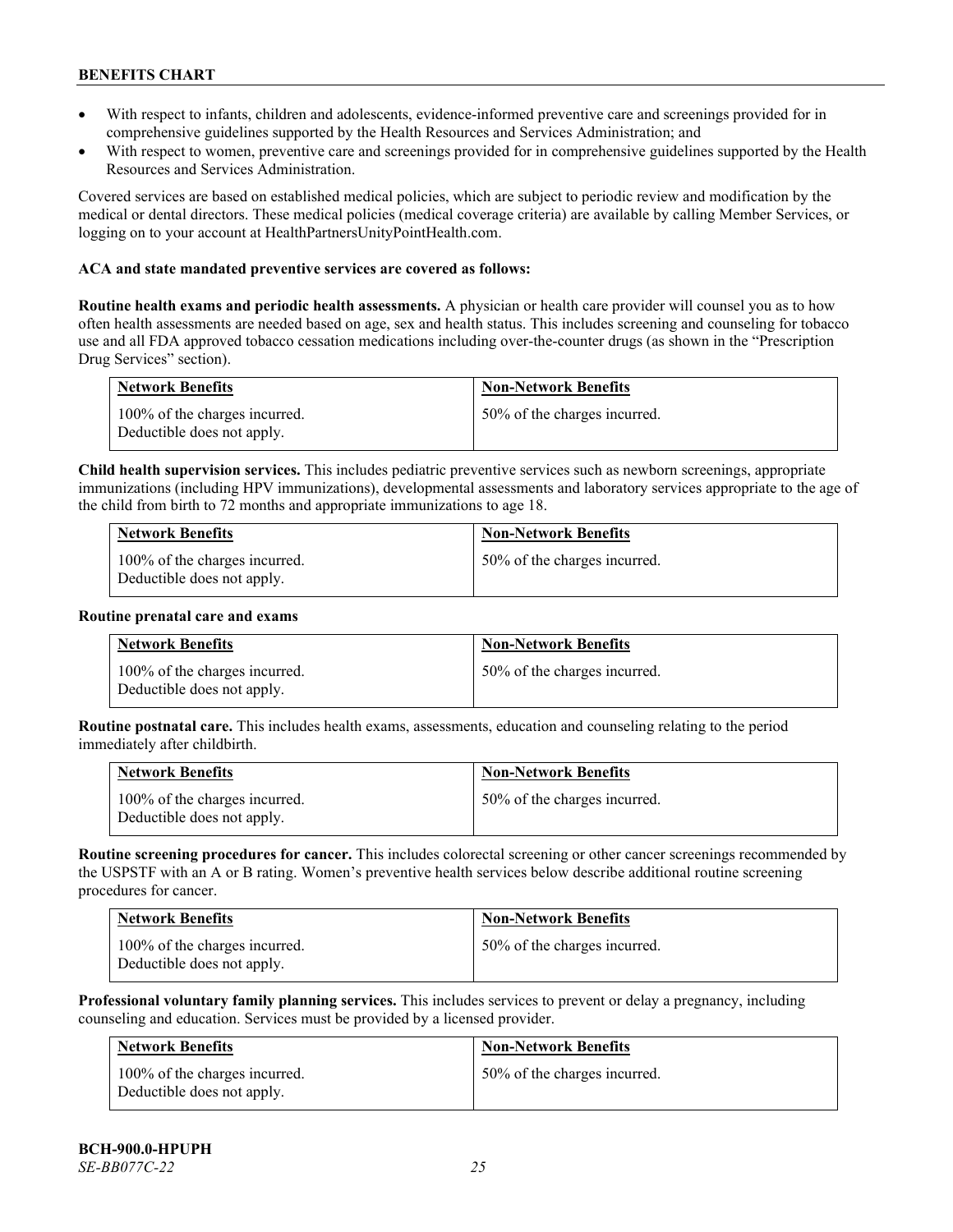#### **Adult immunizations**

| <b>Network Benefits</b>                                     | <b>Non-Network Benefits</b>  |
|-------------------------------------------------------------|------------------------------|
| 100% of the charges incurred.<br>Deductible does not apply. | 50% of the charges incurred. |

**Women's preventive health services.** This includes mammograms, screenings for cervical cancer (pap smears), breast pumps, human papillomavirus (HPV) testing, counseling for sexually transmitted infections, counseling and screening for human immunodeficiency virus (HIV), and all FDA approved contraceptive methods as prescribed by a doctor, sterilization procedures, education and counseling (see the "Prescription Drug Services" section for coverage of oral contraceptive drugs). For women whose family history is associated with an increased risk for BRCA1 or BRCA2 gene mutations, we cover genetic counseling and BRCA screening without cost sharing, if appropriate and as determined by a physician.

| <b>Network Benefits</b>                                     | <b>Non-Network Benefits</b>  |
|-------------------------------------------------------------|------------------------------|
| 100% of the charges incurred.<br>Deductible does not apply. | 50% of the charges incurred. |

**Obesity screening and management.** We cover obesity screening and counseling for all ages during a routine preventive care exam. If you are age 18 or older and have a body mass index of 30 or more, we also cover intensive obesity management to help you lose weight. Your primary care doctor can coordinate these services.

| <b>Network Benefits</b>                                     | <b>Non-Network Benefits</b>  |
|-------------------------------------------------------------|------------------------------|
| 100% of the charges incurred.<br>Deductible does not apply. | 50% of the charges incurred. |

# **In addition to any ACA or state mandated preventive services referenced above, we cover the following eligible services:**

#### **Routine eye and hearing exams**

| <b>Network Benefits</b>                                     | <b>Non-Network Benefits</b>  |
|-------------------------------------------------------------|------------------------------|
| 100% of the charges incurred.<br>Deductible does not apply. | 50% of the charges incurred. |

**Ovarian cancer surveillance tests for women who are at risk.** "At risk for ovarian cancer" means (1) having a family history that includes any of the following: one or more first-degree or second-degree relatives with ovarian cancer, clusters of female relatives with breast cancer or nonpolyposis colorectal cancer; or (2) testing positive for BRCA1 or BRCA2 mutations. "Surveillance tests for ovarian cancer" means annual screening using: CA-125 serum tumor marker testing, transvaginal ultrasound, pelvic examination or other proven ovarian cancer screening tests currently being evaluated by the federal Food and Drug Administration or by the National Cancer Institute.

| <b>Network Benefits</b>                               | <b>Non-Network Benefits</b>                           |
|-------------------------------------------------------|-------------------------------------------------------|
| Coverage level is same as corresponding Network       | Coverage level is same as corresponding Non-Network   |
| Benefits, depending on type of service provided, such | Benefits, depending on type of service provided, such |
| as Diagnostic Imaging Services, Laboratory Services   | as Diagnostic Imaging Services, Laboratory Services   |
| Office Visits for Illness or Injury or Preventive     | Office Visits for Illness or Injury or Preventive     |
| Services.                                             | Services.                                             |

#### **Limitations:**

• Services are not preventive if received as part of a visit to diagnose, manage or maintain an acute or chronic medical condition, illness or injury. When that occurs, unless otherwise indicated above, standard deductibles, copayments or coinsurance apply.

#### **Not Covered:**

See "Services Not Covered" in the Group Certificate.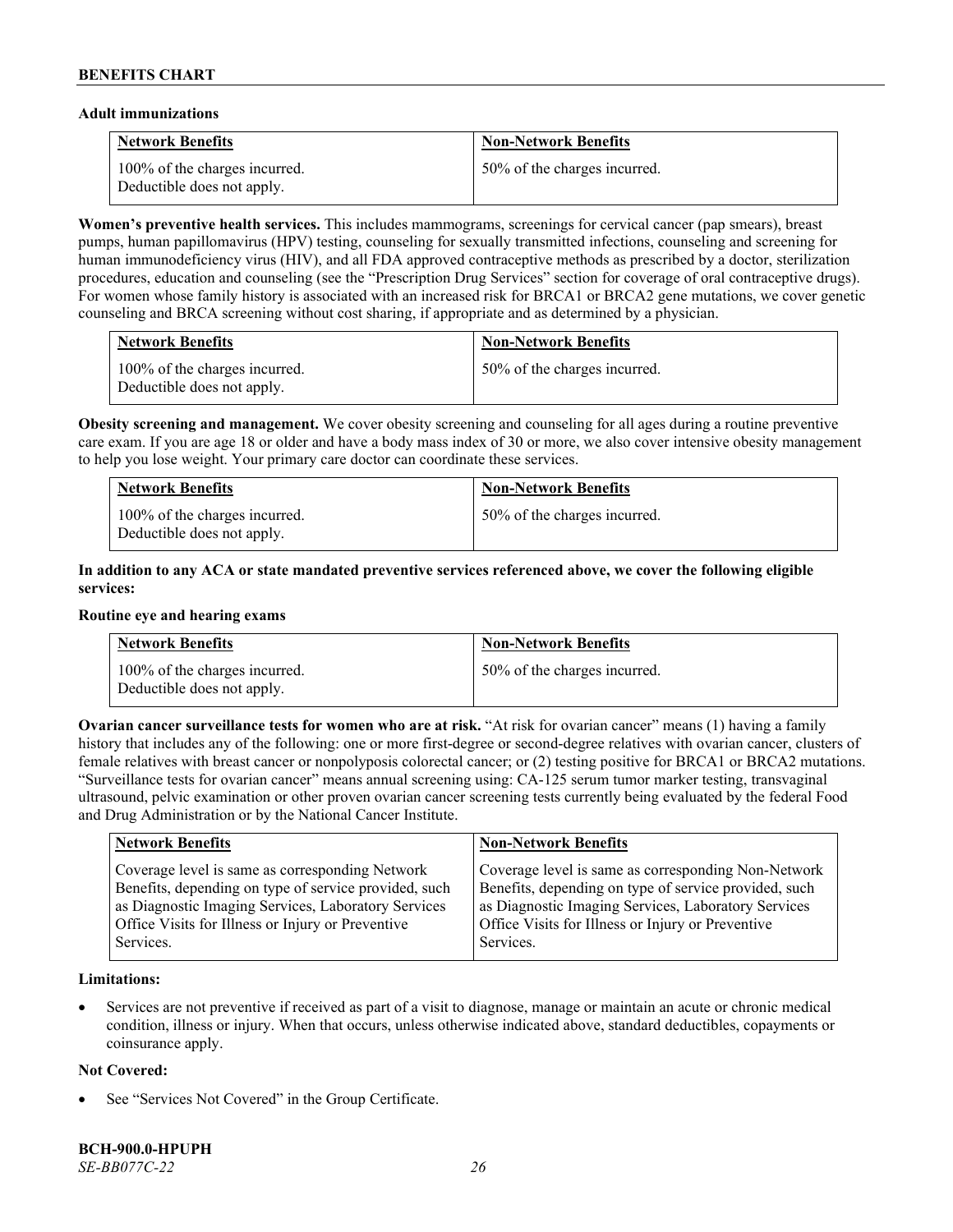# **TELEHEALTH/TELEMEDICINE SERVICES**

# **Definitions:**

**Telehealth, telemedicine, or virtual care.** This is a means of communication between a health care professional and a patient. This includes the use of secure electronic information, imaging, and communication technologies, including:

- interactive audio or audio-video
- interactive audio with store-and-forward technology
- chat-based and email-based systems
- physician-to-physician consultation
- patient education
- data transmission
- data interpretation
- digital diagnostics (algorithm-enabled diagnostic support)
- digital therapeutics (the use of personal health devices and sensors, either alone or in combination with conventional drug therapies, for disease prevention and management)

#### Services can be delivered:

Synchronously: the patient and health care professional are engaging with one another at the same time; or Asynchronously: the patient and health care professional engage with each other at different points in time.

**Telephone visits.** Live, synchronous, interactive encounters over the telephone between a patient and a healthcare provider.

**E-visit or chat-based visits.** Asynchronous online or mobile app encounters to discuss a patient's personal health information, vital signs, and other physiologic data or diagnostic images. The healthcare provider reviews and delivers a consultation, diagnosis, prescription or treatment plan after reviewing the patient's visit information.

**UnityPoint Health Virtual Care:** This is a virtual consult that you may use to receive a diagnosis and treatment for a variety of medical issues through secure video on your computer or phone. You may access the Virtual Care website at [unitypointvirtualcare.org.](https://unitypointvirtualcare.org/landing.htm)

**Virtuwell®.** This is an online service for you to receive a diagnosis and treatment for certain conditions, such as a cold, flu, ear pain and sinus infections. You may access the Virtuwell website at [Virtuwell.com.](https://www.virtuwell.com/)

**Video visits.** Live, synchronous, interactive encounters using secure web-based video between a patient and a healthcare provider.

# **Covered Services:**

The Plan covers the following methods of receiving care for services that would be eligible under the Plan if the service were provided in person.

#### **Scheduled telephone visits**

| <b>Network Benefits</b>       | <b>Non-Network Benefits</b>  |
|-------------------------------|------------------------------|
| 100% of the charges incurred. | 50% of the charges incurred. |

#### **E-visits**

#### **UnityPoint Health Virtual Care – available a[t unitypointvirtualcare.org](http://www.unitypointvirtualcare.org/)**

| <b>Network Benefits</b>       | <b>Non-Network Benefits</b> |
|-------------------------------|-----------------------------|
| 100% of the charges incurred. | Not applicable.             |

# **Access to online care through Virtuwell at [Virtuwell.com](http://www.virtuwell.com/)**

| <b>Network Benefits</b>       | <b>Non-Network Benefits</b> |
|-------------------------------|-----------------------------|
| 100% of the charges incurred. | Not applicable.             |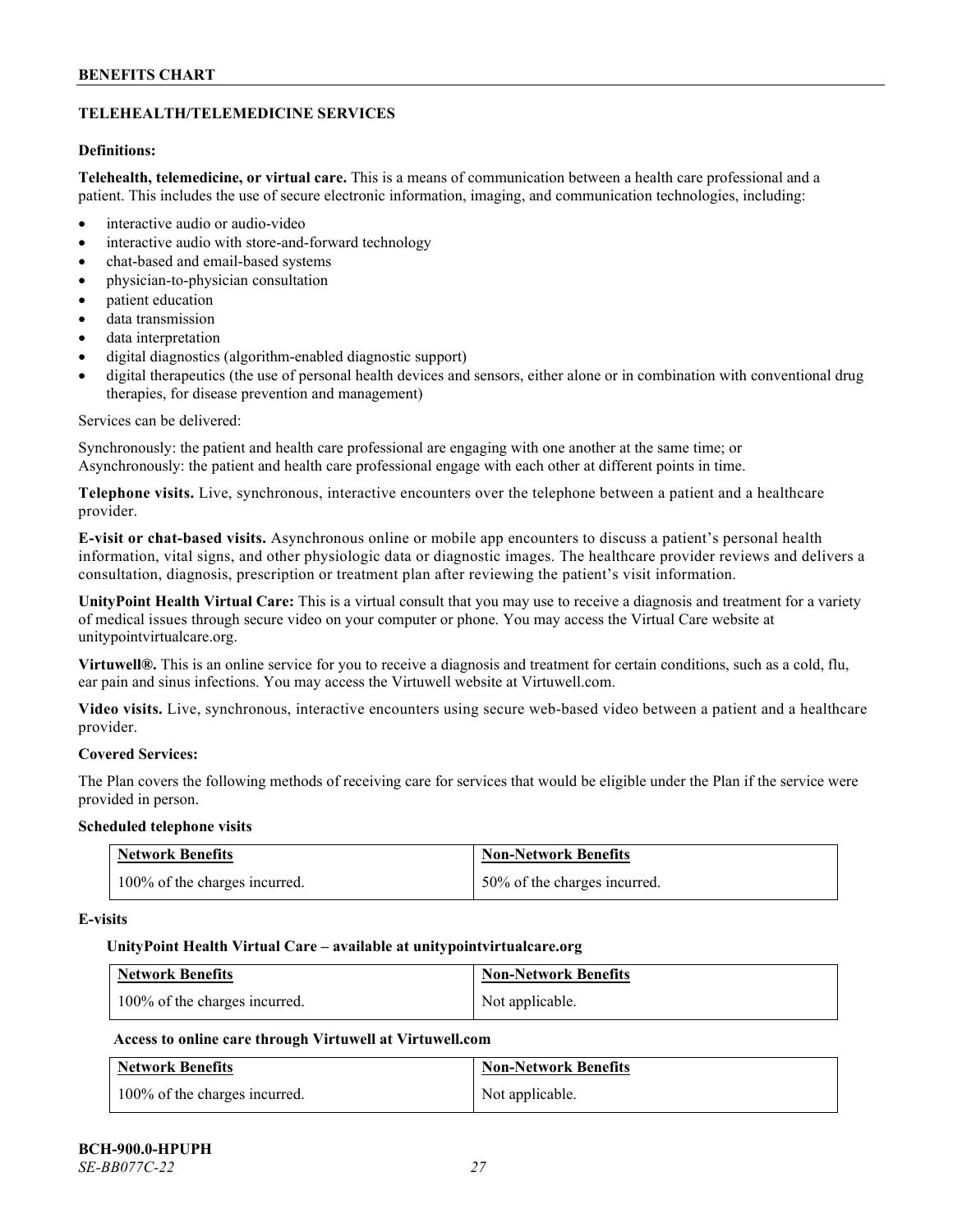#### **All other e-visits**

| <b>Network Benefits</b>       | <b>Non-Network Benefits</b>  |
|-------------------------------|------------------------------|
| 100% of the charges incurred. | 50% of the charges incurred. |

#### **Video visits**

| <b>Network Benefits</b>                                 | <b>Non-Network Benefits</b>                           |
|---------------------------------------------------------|-------------------------------------------------------|
| Coverage level is same as corresponding network         | Coverage level is same as corresponding Non-Network   |
| benefit, depending on type of service provided, such as | Benefits, depending on type of service provided, such |
| Office Visits for Illness or Injury, Inpatient or       | as Office Visits for Illness or Injury, Inpatient or  |
| Outpatient Hospital Services.                           | Outpatient Hospital Services.                         |

#### **Not Covered:**

See "Services Not Covered" in the Group Certificate.

# **TRANSPLANT SERVICES**

#### **Applicable definitions:**

**Autologous.** This is when the source of cells is from the individual's own marrow or stem cells.

**Allogeneic.** This is when the source of cells is from a related or unrelated donor's marrow or stem cells.

**Autologous bone marrow transplant.** This is when the bone marrow is harvested from the individual and stored. The patient undergoes treatment which includes tumor ablation with high-dose chemotherapy and/or radiation. The bone marrow is reinfused (transplanted).

**Allogeneic bone marrow transplant.** This is when the bone marrow is harvested from the related or unrelated donor and stored. The patient undergoes treatment which includes tumor ablation with high-dose chemotherapy and/or radiation. The bone marrow is reinfused (transplanted).

**Autologous/allogeneic stem cell support.** This is a treatment process that includes stem cell harvest from either bone marrow or peripheral blood, tumor ablation with high-dose chemotherapy and/or radiation, stem cell reinfusion, and related care. Autologous/allogeneic bone marrow transplantation and high dose chemotherapy with peripheral stem cell rescue/support are considered to be autologous/allogeneic stem cell support.

**Designated transplant center.** This is any health care provider, group or association of health care providers designated by us to provide services, supplies or drugs for specified transplants for our insureds.

**Transplant services.** This is transplantation (including retransplants) of the human organs or tissue listed below, including all related post-surgical treatment, follow-up care and drugs and multiple transplants for a related cause. Transplant services do not include other organ or tissue transplants or surgical implantation of mechanical devices functioning as a human organ, except surgical implantation of an FDA approved ventricular assist device (VAD) or total artificial heart, functioning as a temporary bridge to heart transplantation.

Prior authorization is required prior to consultation to support coordination of care and benefits.

# **Covered Services:**

We cover eligible transplant services (as defined above) while you are covered under this Benefits Chart. Transplants that will be considered for coverage are limited to the following:

- Kidney transplants for end-stage disease.
- Cornea transplants for end-stage disease.
- Heart transplants for end-stage disease.
- Lung transplants or heart/lung transplants for: (1) primary pulmonary hypertension; (2) Eisenmenger's syndrome; (3) endstage pulmonary fibrosis; (4) alpha 1 antitrypsin disease; (5) cystic fibrosis; and (6) emphysema.
- Liver transplants for: (1) biliary atresia in children; (2) primary biliary cirrhosis; (3) post-acute viral infection (including hepatitis A, hepatitis B antigen e negative and hepatitis C) causing acute atrophy or post-necrotic cirrhosis; (4) primary sclerosing cholangitis; (5) alcoholic cirrhosis; and (6) hepatocellular carcinoma.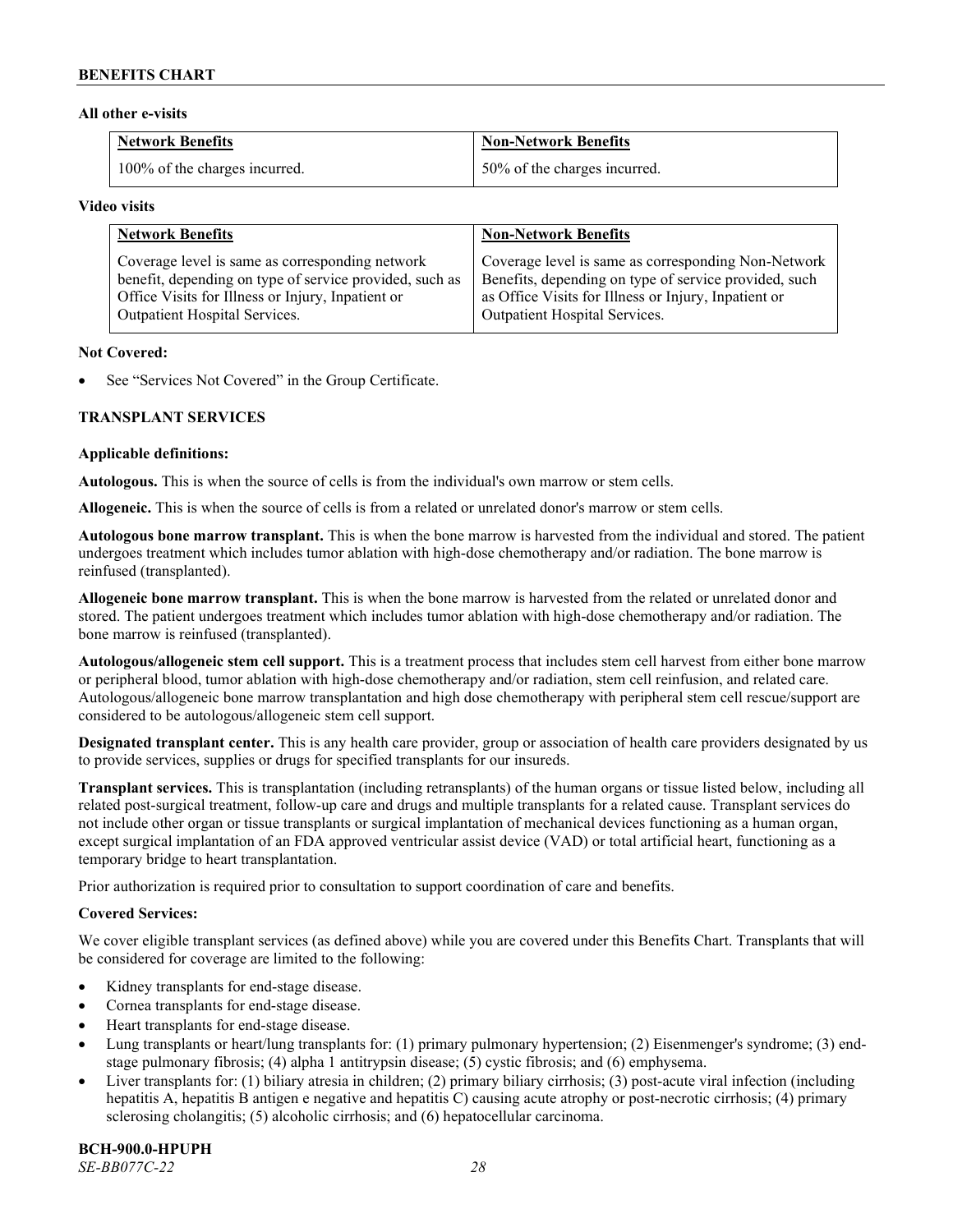- Allogeneic bone marrow transplants or peripheral stem cell support associated with high dose chemotherapy for: (1) acute myelogenous leukemia; (2) acute lymphocytic leukemia; (3) chronic myelogenous leukemia; (4) severe combined immunodeficiency disease; (5) Wiskott-Aldrich syndrome; (6) aplastic anemia; (7) sickle cell anemia; (8) non-relapsed or relapsed non-Hodgkin's lymphoma; (9) multiple myeloma; and (10) testicular cancer.
- Autologous bone marrow transplants or peripheral stem cell support associated with high-dose chemotherapy for: (1) acute leukemias; (2) non-Hodgkin's lymphoma; (3) Hodgkin's disease; (4) Burkitt's lymphoma; (5) neuroblastoma; (6) multiple myeloma; (7) chronic myelogenous leukemia; and (8) non-relapsed non-Hodgkin's lymphoma.
- Pancreas transplants for simultaneous pancreas-kidney transplants for diabetes, pancreas after kidney, living related segmental simultaneous pancreas kidney transplantation and pancreas transplant alone.

To receive Network Benefits, charges for transplant services must be incurred at a designated transplant center.

The transplant-related treatment provided, including expenses incurred for directly related donor services, shall be subject to and in accordance with the provisions, limitations, maximums and other terms of this Benefits Chart.

Medical and hospital expenses of the donor are covered only when the recipient is an insured and the transplant and directly related donor expenses have been prior authorized for coverage. Treatment of medical complications that may occur to the donor are not covered. Donors are not considered insureds, and are therefore not eligible for the rights afforded to insureds under the Group Certificate.

The list of eligible transplant services and coverage determinations are based on established medical policies, which are subject to periodic review and modifications by the medical director

| <b>Network Benefits</b>                          | <b>Non-Network Benefits</b>                          |
|--------------------------------------------------|------------------------------------------------------|
| See Network Inpatient Hospital Services benefit. | See Non-Network Inpatient Hospital Services benefit. |

#### **Transplant Travel Benefit for Network Benefits**

We may provide travel and lodging when an insured needs a transplant and a designated transplant center is greater than 100 miles from the insured's primary address.

This benefit is subject to our medical policies (medical coverage criteria). Coverage criteria are available by calling Member Services, or logging on to your account at [HealthPartnersUnityPointHealth.com.](https://www.healthpartnersunitypointhealth.com/)

When submitting receipts for travel and, lodging, the insured will need to attach a letter explaining that the receipts are in conjunction with an authorized organ or bone marrow transplant and include the recipient's name and member ID number or complete a lodging and travel claim form with the receipts.

| <b>Network Benefits</b>                                                                                                                                                                                                                                 | <b>Non-Network Benefits</b> |
|---------------------------------------------------------------------------------------------------------------------------------------------------------------------------------------------------------------------------------------------------------|-----------------------------|
| Transplant travel benefits are covered under the<br>Network transplant services benefit.                                                                                                                                                                | No coverage.                |
| Expenses for travel and lodging for the insured (the<br>transplant recipient) and one adult companion, or up to<br>two companions for a transplant recipient who is a<br>minor dependent, may be covered up to a maximum of<br>\$10,000 per transplant. |                             |
| Lodging coverage is limited to \$100 per day.                                                                                                                                                                                                           |                             |

# **Not Covered:**

- We consider the following transplants to be investigative and do not cover them: surgical implantation of mechanical devices functioning as a permanent substitute for human organ, non-human organ implants and/or transplants and other transplants not specifically listed in this Benefits Chart.
- See "Services Not Covered" in the Group Certificate.